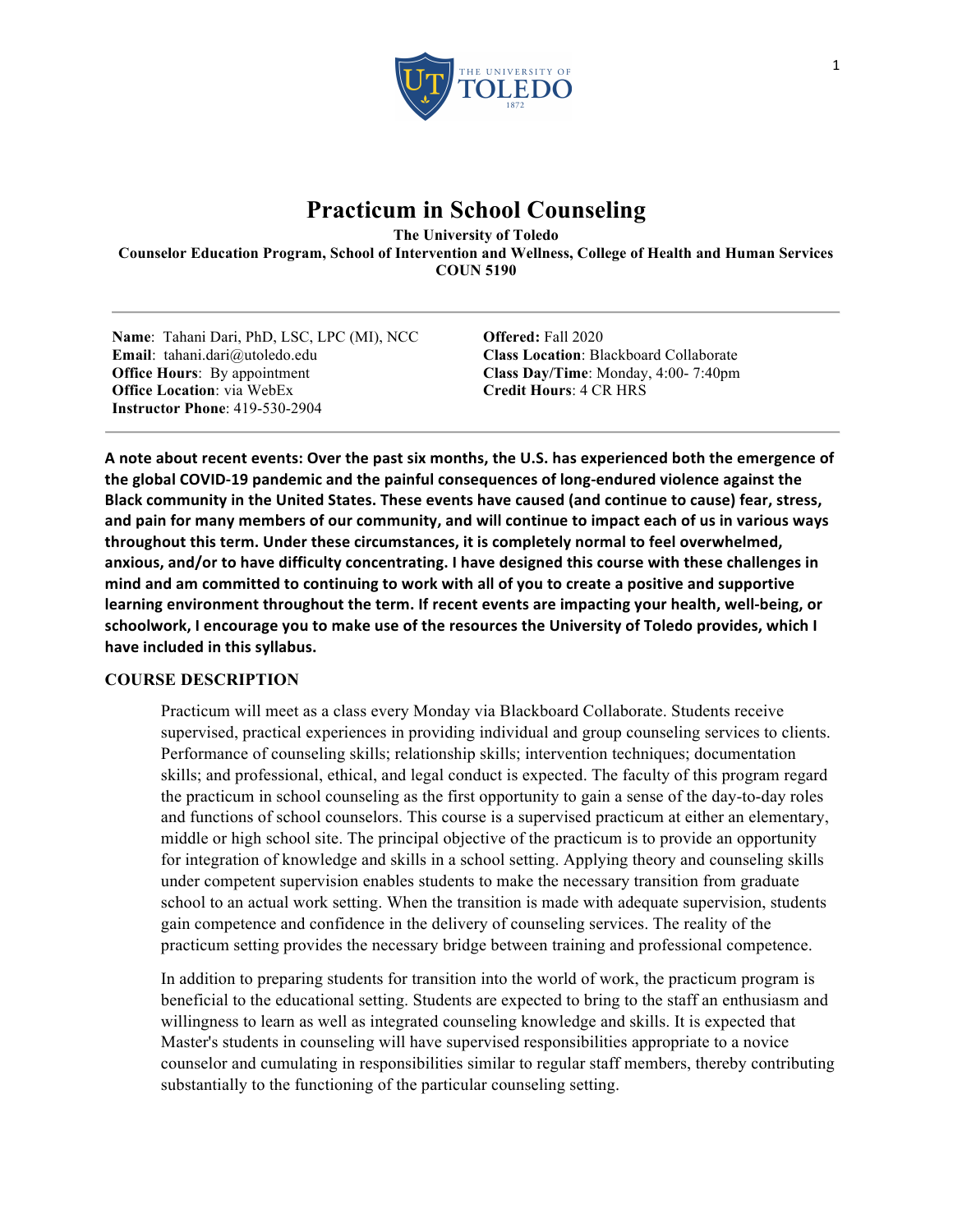

**The basic assumption underlying all practicum arrangements is that the primary focus of each setting is the welfare of its clients. We assume that all practicum activities are to be conducted within the context of responsibility for client welfare and the ACA and ASCA Ethical guidelines for professional school counseling practice.**

### **Prerequisites:**

- 1. A grade of **B** or better in the following courses:
- a. COUN 5010 Professional Orientation to School Counseling
- b. COUN 5130 Group Counseling
- c. COUN 5140 Counseling Theories and Techniques

**2. All students must provide evidence that they are currently covered by liability insurance before they will be permitted to enroll in the Counseling Practicum.** 

All students must have read, understand, and adhere to all policies set forth in the Practicum Manual for Counseling Master's Students enrolled in COUN 5190.

### **COURSE FORMAT:**

Practicum will meet as a class every week in the lab- via Blackboard Collaborate. Small group supervision will occur during class meetings and individual supervision will be required outside of class time. Class time will be divided between case presentations, ethics discussions, and role plays reviewing counseling techniques. Each student will have the opportunity to provide an overview of their current cases and raise questions for discussion. Additionally, this course will be enhanced via the Blackboard 9 online system; lecture notes, handouts, video/audio clips, etc will be posted online. **NOTE: A developmental progression is expected, and growth should be visible across the course of the semester in each of the Student Learning Objectives listed below:**

# **COURSE CRITERIA:**

This course meets the following criterion set forth by the 2016 CACREP Standards. This course includes the learning objectives found in Section 2: Counseling curriculum; Section 3: Professional Practice; and Section 5: School Counseling Specialty Areas

| (Primary) Student Learning Outcomes                                                                                                                     | <b>CACREP</b><br><b>Standards</b> | Method of<br>Assessment                   |
|---------------------------------------------------------------------------------------------------------------------------------------------------------|-----------------------------------|-------------------------------------------|
| <b>Professional Practice</b>                                                                                                                            | <b>Section 3</b>                  |                                           |
| Students are expected to be covered by individual professional<br>counseling liability insurance policies while enrolled in practicum and<br>internship | 3.A                               | Current Copy of<br>Liability<br>Insurance |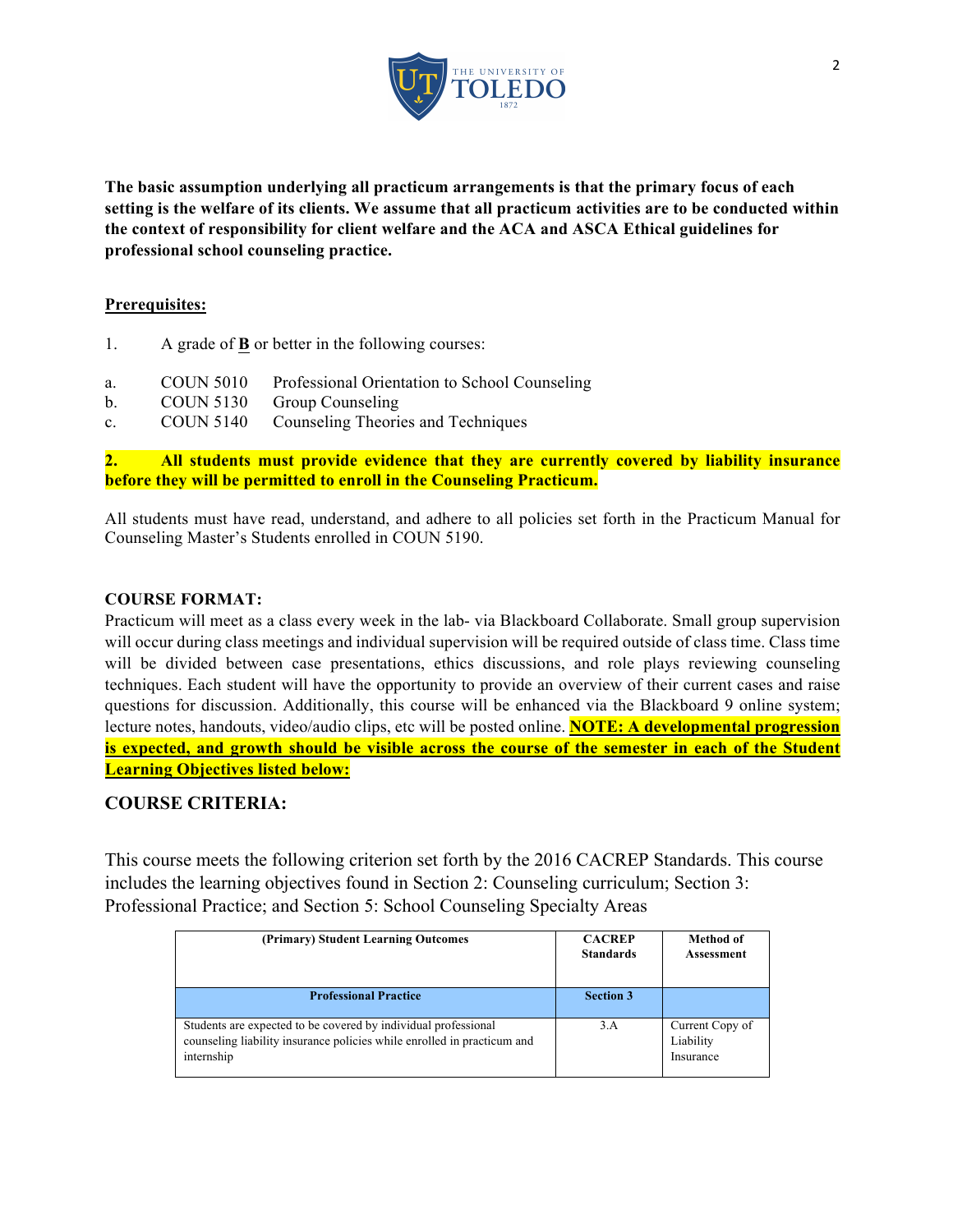

| Students will use video recordings and/or live supervision of students'<br>interactions with clients                                                                                                                                                                                                                                                                                                                                                                                                                                   | 3.B              | Recordings/Live<br>Supervision Form                                       |
|----------------------------------------------------------------------------------------------------------------------------------------------------------------------------------------------------------------------------------------------------------------------------------------------------------------------------------------------------------------------------------------------------------------------------------------------------------------------------------------------------------------------------------------|------------------|---------------------------------------------------------------------------|
| Students will integrate and apply counseling knowledge as part of the<br>student's practicum and internship experience                                                                                                                                                                                                                                                                                                                                                                                                                 | 3.C              | Mid-term/Final<br>Evaluation                                              |
| Students will use and report a variety of professional activities and<br>resources, including technological resources, during their practicum and<br>internship                                                                                                                                                                                                                                                                                                                                                                        | 3.D              | Goal Paper                                                                |
| Students will practice individual counseling skills during practicum and<br>lead or co-lead a counseling or psychoeducational group                                                                                                                                                                                                                                                                                                                                                                                                    | 3.E              | Recordings<br><b>Transcript Form</b><br><b>Student Logs</b><br>Goal Paper |
| Practicum                                                                                                                                                                                                                                                                                                                                                                                                                                                                                                                              | <b>Section 3</b> |                                                                           |
| Students are expected to complete supervised counseling practicum<br>experiences that total a minimum of 100 clock hours over a full<br>academic term that is a minimum of 10 weeks                                                                                                                                                                                                                                                                                                                                                    | 3.F              | <b>Student Logs</b>                                                       |
| Students are expected to complete at least 40 clock hours of direct<br>service with actual clients that contributes to the development of<br>counseling skills.                                                                                                                                                                                                                                                                                                                                                                        | 3.G              | <b>Student Logs</b>                                                       |
| Students are expected to have weekly interaction with supervisors that<br>averages one hour per week of individual and/or triadic supervision<br>throughout the practicum by (1) a counselor education program faculty<br>member, $(2)$ a student supervisor who is under the supervision of a<br>counselor education program faculty member, or $(3)$ a site supervisor<br>who is working in consultation on a regular schedule with a counselor<br>education program faculty member in accordance with the supervision<br>agreement. | 3.H              | <b>Student Logs</b>                                                       |
| Students are expected to participate in an average of 1 <sup>1</sup> / <sub>2</sub> hours per week<br>of group supervision on a regular schedule throughout the practicum.<br>Group supervision must be provided by a counselor education program<br>faculty member or a student supervisor who is under the supervision of a<br>counselor education program faculty member.                                                                                                                                                           | 3.I              | <b>Student Logs</b>                                                       |
| <b>School Counseling Specialty Areas</b>                                                                                                                                                                                                                                                                                                                                                                                                                                                                                               | <b>Section 5</b> |                                                                           |
| Students are expected to accept feedback and utilize role of counseling<br>supervision in the profession                                                                                                                                                                                                                                                                                                                                                                                                                               | F.1.m            | Site & University<br>Supervisor<br>Feedback                               |
| Students will describe and identify school counselor roles and<br>responsibilities in relation to the school emergency management plans,<br>and crises, disasters, and trauma                                                                                                                                                                                                                                                                                                                                                          | G.2. e.          | Recordings<br>Transcript Form/<br>Crisis Evaluation<br>Plan               |
| Students will identify and create a list of community resources and<br>referral sources                                                                                                                                                                                                                                                                                                                                                                                                                                                | G.2. k.          | Case Analysis                                                             |
| Students will apply techniques of personal/social counseling in school<br>settings                                                                                                                                                                                                                                                                                                                                                                                                                                                     | G.3. f.          | Recordings<br><b>Transcript Form</b><br>Case Analysis                     |
| Students will demonstrate skills to critically examine the connections<br>between social, familial, emotional, and behavior problems and<br>academic achievement                                                                                                                                                                                                                                                                                                                                                                       | G.3. h.          | Recordings<br><b>Transcript Form</b><br>Case Analysis                     |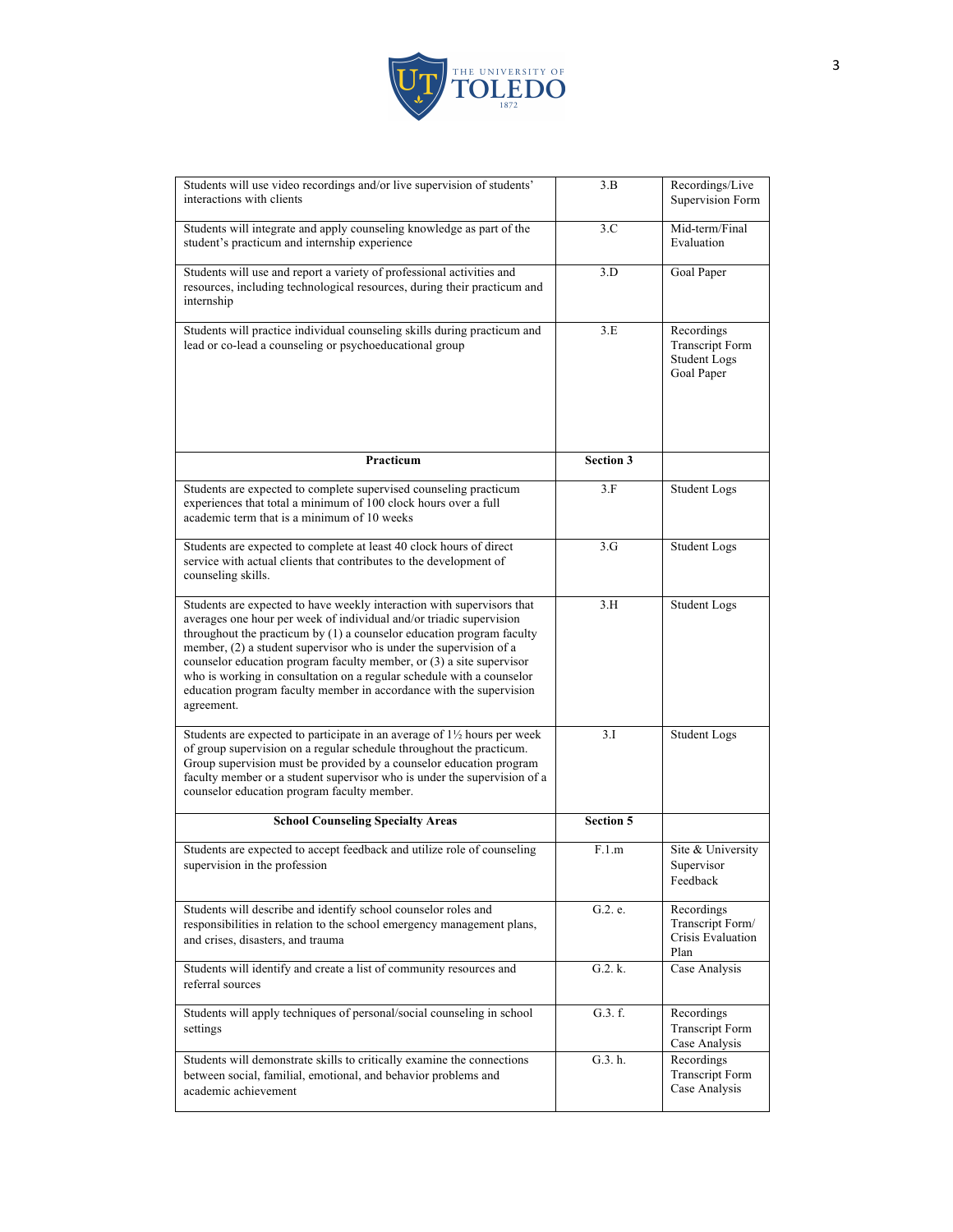

| (Secondary) Student Learning Outcomes                                                                                                                             | <b>CACREP</b><br><b>Standards</b> | Method of<br><b>Assessment</b> |
|-------------------------------------------------------------------------------------------------------------------------------------------------------------------|-----------------------------------|--------------------------------|
| <b>Professional Orientation and Practice</b>                                                                                                                      | <b>Section 2</b>                  |                                |
| Students will describe the role and process of the professional counselor<br>advocating on behalf of the profession                                               | F.1.d                             | Role Play/<br>Case Analysis    |
| Students will demonstrate advocacy processes needed to address<br>institutional and social barriers that impede access, equity, and success<br>for clients        | F.1.e                             | Role Play/<br>Case Analysis    |
| Students will discuss strategies for personal and professional self-<br>evaluation and implications for practice                                                  | F.1.k                             | Goal Paper<br>Case Analysis    |
| Students will develop self-care strategies appropriate to the counselor<br>role                                                                                   | F.1.1                             | Goal Paper                     |
| <b>Social and Cultural Diversity</b>                                                                                                                              | <b>Section 2</b>                  |                                |
| Students will examine the effects of power and privilege for counselors<br>and clients                                                                            | F.2.e                             | Role Play/<br>Case Analysis    |
| Students will examine help-seeking behaviors of diverse clients                                                                                                   | F.2.f                             | Role Play/<br>Case Analysis    |
| Students will strategies for identifying and eliminating barriers,<br>prejudices, and processes of intentional and unintentional oppression<br>and discrimination | F.2.h                             | Role Play/<br>Case Analysis    |
| <b>Human Growth and Development</b>                                                                                                                               | <b>Section 2</b>                  |                                |
| Students will systemic and environmental factors that affect human<br>development, functioning, and behavior                                                      | F.3.f                             | Role Play/<br>Case Analysis    |
| Students will report effects of crisis, disasters, and trauma on diverse<br>individuals across the lifespan                                                       | F.3.g                             | Crisis<br>Evaluation<br>Plan   |
| <b>Counseling and Helping Relationships</b>                                                                                                                       | <b>Section 2</b>                  |                                |
| Students will use a systems approach to conceptualizing clients                                                                                                   | F.5.b                             | Case Analysis                  |
| Students will examine counselor characteristics and behaviors that<br>influence the counseling process                                                            | F.5.f                             | Case Analysis                  |
| Student will demonstrate essential interviewing, counseling, and case<br>conceptualization skills                                                                 | F.5.g                             | Case Analysis                  |
| Students will apply developmentally relevant counseling intervention<br>plans                                                                                     | F.5.h                             | Case Analysis                  |
| Students will observe the development of measurable outcomes for<br>clients                                                                                       | F.5.i                             | Case Analysis                  |
| Students will research and use evidence-based counseling strategies and<br>techniques for prevention and                                                          | F.5.j                             | Case Analysis                  |
| Students will review strategies to promote client understanding of and<br>access to a variety of community-based resources                                        | F.5.k                             | Goal Paper                     |
| Students will suicide prevention models and strategies                                                                                                            | F.5.1                             | Role Play/Case<br>Analysis     |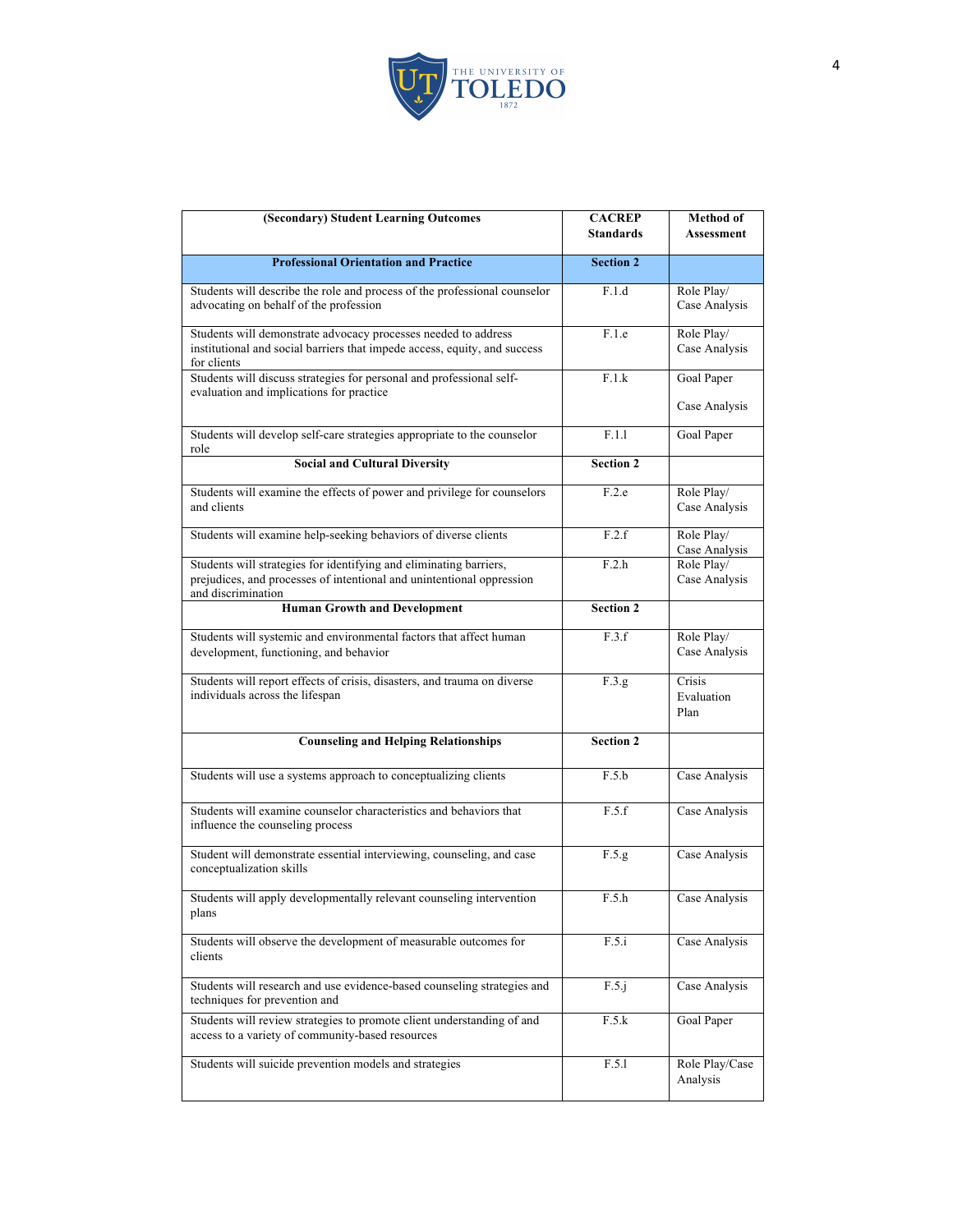

| Students will discuss crisis intervention, trauma-informed, and<br>community-based strategies, such as Psychological First Aid | F.5.m | Crisis<br>Evaluation<br>Plan |
|--------------------------------------------------------------------------------------------------------------------------------|-------|------------------------------|
| Students will examine processes for aiding students in developing a<br>personal model of counseling                            | F.5.n | Case Analysis                |

# **Overview of Course Grade & Assignments:**

**Final grades of Satisfactory (S) or Unsatisfactory (U)**, in the practicum are based on demonstration of appropriate counseling skills, case management/presentation, and ethical practice with clients relevant to Student Requirements/2016 CACREP Standards. Additionally, attendance, participation in class, individual supervision, and completion of all course assignments listed below will be factored into the final grade.

- 1) **Participation:** Students are expected to devote **ONE FULL DAY EACH WEEK AT YOUR PLACEMENT SITE** for a minimum total of 12 days and 12 weeks in professional school counseling settings designated by the School Counseling program (CACREP STANDARDS: 3.F.). Any exceptions to this need to be approved by Dr. Dari prior to the start of the placement. Students are subject to school district policies regarding school hours and notifications about illness, emergencies, bad weather, etc. **If you are absent, arrive late or leave early from your site you MUST notify your site supervisor and your university supervisor, Dr. Tahani Dari by e-mail of the event. All non-emergency absences need prior approval and permission from Dr. Dari. Two or more absences (including classes) will result in starting the remediation process with the entire faculty. Students must also fulfill all 2016 CACREP Student Requirements (direct hours, indirect hours, supervision, etc) listed below to pass this course**. Participation is a pass/fail grade.
- 2) **Individual University Supervision:** Students are required to **meet weekly** (at a mutually chosen time) with their individual university supervisor, who is a doctoral student in counselor education. This experience will last one (1) hour and will be logged in university supervision hours (See hours logs form on BB). Students are expected to be on-time and prepared to weekly supervision with their individual supervisor. This supervision may be one on one or triadic (one doctoral supervisor and two student supervisees). In this supervision, supervisors will work with students to develop their individual skills, assist in professional development, review students' three recordings (utilizing Appendix B), and assist students with other supervision issues as needed. The doctoral student supervisor will work with the course instructor and clinical coordinator of services to monitor and assess student development. To document these weekly meetings students must complete (and have their supervisor sign) a weekly supervision log (see below).
- 3) **Liability Insurance (CACREP STANDARD: 3.A.):** Each student is required to purchase liability insurance for this course. Liability insurance can be purchased through organizational student membership in ACA. Please print off your policy and provide a hard copy to Dr. Dari by the end of week 1.
- 4) **Evaluation of Performance (CACREP STANDARD: 3.C.):** The student, the site supervisor and the university supervisor will discuss four performance dimensions during site visits and/or phone contacts. For more specific detail please see the practicum mid-term and final evaluation form. These performance dimensions are:
	- a. Professional manner: including attendance, completing tasks on-time, etc.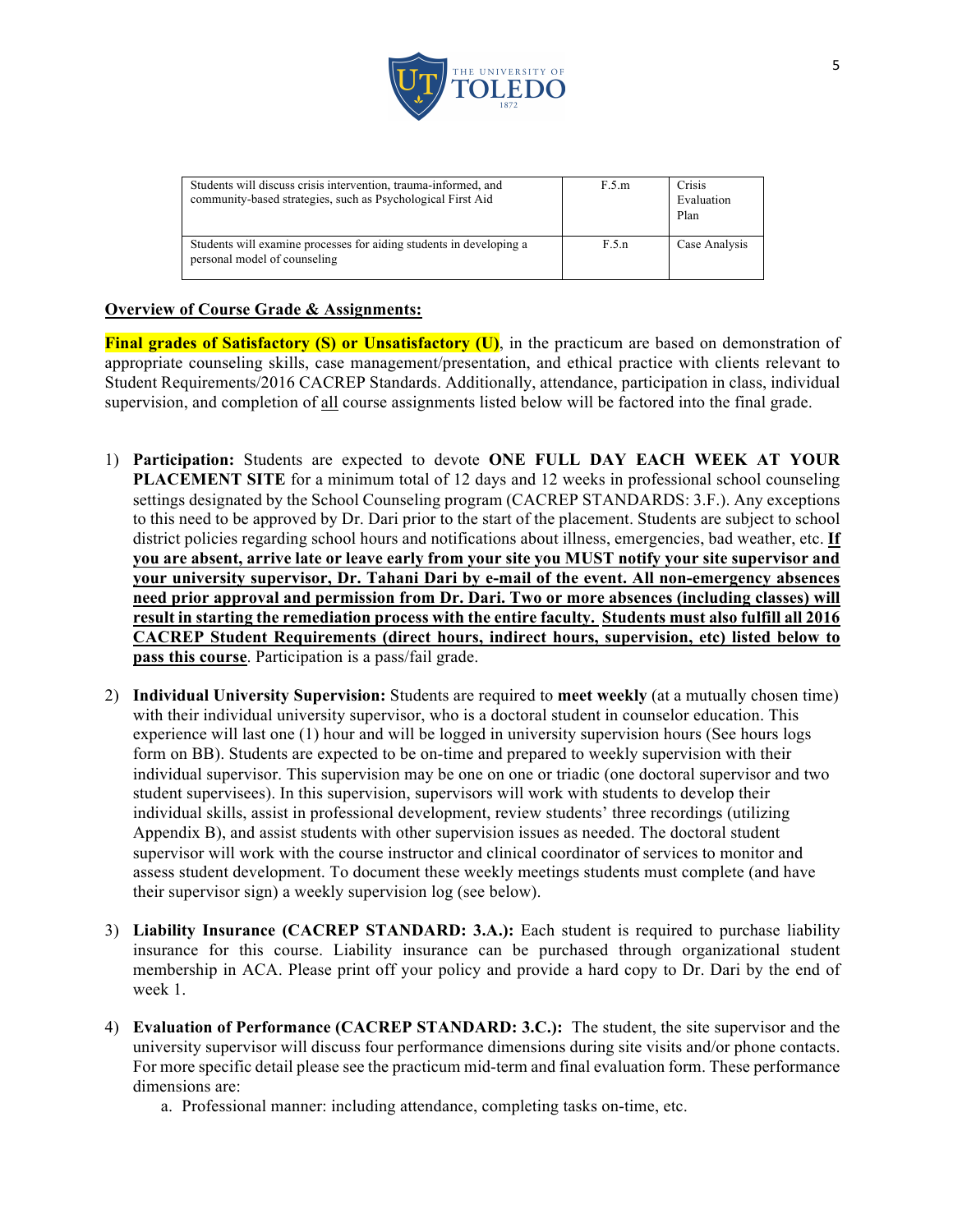

- b. Personal relationships with students, staff, and site supervisor
- c. Skills demonstrated in individual interventions, group interventions, classroom guidance, and consultation and related activities
- d. Knowledge about the field and the systemic culture of the school

Students must turn in both a Midterm and Final Performance Evaluation form. These evaluations are completed by the site supervisor. In addition, students must obtain at least a **G (Good)** in all areas on the final School Counselor Performance Evaluation to receive a **"Pass"** in this course. This evaluation is administered by your school counseling supervisor.

- 5) **Student Log:** Keep a chronological log of daily practicum activities, including preparation and supervision (CACREP STANDARDS: 3.F; 3.G.). This includes hours completed during the school day as well as hours spent in preparation for school and internship class. Practicum students are expected to complete 100 hours; 40 direct hours and 60 indirect hours. Do not forget to include your supervision hours! Students will turn in bi-weekly supervision logs (see BB and Appendix A) signed by their **site and university individual supervisor** starting on week three (and every subsequent week; two forms due per week). *This requirement addresses CACREP standard 3H.*
- 6) **Student Evaluation of Supervision**: Students must complete the Student Evaluation of Supervision form.
- 7) **Recordings (CACREP STANDARD: 3.B.):** Students are to provide the twenty-minute video recordings to the group on their assigned date(s). This recording will be used to provide feedback to the practicum student on their skills and help the student conceptualize new ways to work with their client(s). Please see the student video feedback form on BB and Appendix B to be completed by supervisors (and student observers in the cases of triadic supervision). These forms will be turned into the instructor and filed in the students' clinical file for each recording.
- 8) **Case Conceptualization (CACREP STANDARDS: 2.F.1.k.; 2.F.5.b.; 2.F.5.f.; 2.F.5.g; 2.F.5.h.; 2.F.5.i.; 2.F.5.j.; 2.F.5.n.).:** Students will be asked to provide a detailed conceptualization of two of their cases (see Appendix C). These exercises are to evaluate knowledge and applicability of ethical/legal issues, case conceptualization, and intervention planning, theoretical orientation and subsequent use of interventions, understanding diverse/multicultural issues, and referral processes. All cases should be anonymized (i.e., use of initials or pseudonym) to ensure confidentiality. See case conceptualization format on blackboard for guidance.
- 9) **Development of Goals for your practicum experience. (CACREP STANDARD: 2.F.1.k.; 2.F.1.l.; 3.D.; 3.E.; 5.G.3.c.; 5.C.3.h.; 5.C.3.i.; 5.C.3.j.)** You are expected to develop seven to nine goals with specific objectives for this semester. These goals and objectives should be observable and measurable and planned with your site and university supervisors for completion during the semester. Goals are due to your university supervisor the week 3. At the end of the semester you will be required to write a 5 to 6 page paper addressing the completion of your goals.

Additionally, your goals should follow the objectives outlined for this course and need to include the following aspects:

- a. Individual counseling outcome goal
- b. Co-facilitation/Facilitation of a counseling or psychoeducational group.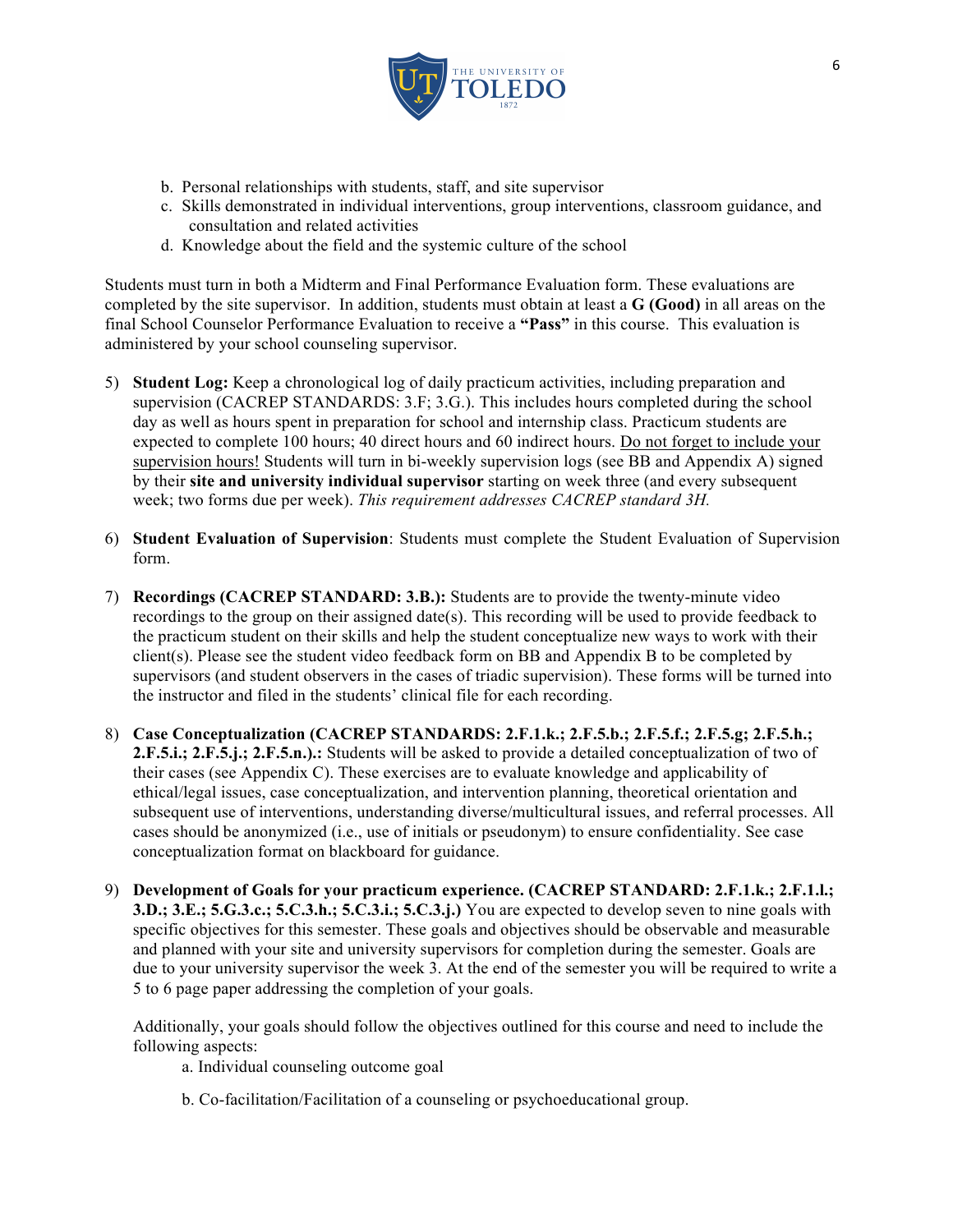

c. Classroom guidance lessons, lesson development, classroom management and differentiated instruction.

d. Professional development goal

e. Understanding educational technology used within the school

f. Working professionally within the school system with special education, teachers and administrators (ie. 504 plans, IEPs, etc).

g. Academic transitions into higher grades or post-secondary options.

h. Self-care goal

10) This course also covers the role and responsibilities of a school counselor in responding to schoolwide crisis (CACREP STANDARDS: 2.F.3.g.; 5.G.2.e.). You will be expected to complete an assignment for this portion of the course.

> a. Evaluation of your school crisis intervention plan. You are being asked to interview the principle and school counselor at your practicum site about their approached and role in a school crisis intervention plan. Determining your schools current crisis intervention plan. Find your schools current crisis intervention plan. Conduct an interview with a school administrator or school counselor about their roles/responsibilities in carrying out the crisis intervention plan. You will provide an oral report in class.

11**) Transcript of Counseling Session**: Students will turn in **two (2) transcripts** of a ten-minute portion of a counseling session of their choice (see dates on course schedule). These transcripts will show adequate counseling microskills. A five column format will be utilized (see blackboard and Appendix D) which will include a summary of client statements, verbatim counselor responses, labeling of counseling skill used, an alternative response, and counselor reflections. Students will receive instructor feedback on this transcript; students may revise and resubmit the transcript or be required to complete another transcript to meet standards of this assignment. Adequate completion of this assignment is identified as follows:

- a. Complete summary of CL statements and accurate exact verbatim counselor responses for a 10-minute counseling session. (columns 1 and 2)
- b. Correct identification of CL core problem and CL core affect.
- c. Correct identification of all counseling skills used (column 3)
- d. An appropriate alternative counseling skill used for every CL/CLR exchange (column 4)
- e. Adequate and clear personal and professional CLR reflection (column 5)

#### **Student Requirements/2016 CACREP:**

1) Practicum requires **a minimum of 100 hours** of counseling work. To obtain this requirement, students typically conduct individual and group counseling sessions each week. These are scheduled outside of class time. You must document *at least* **40 hours of direct individual client service**. The balance of the required hours may be earned through individual and group supervision, case documentation, and session preparation. An evaluation form is to be completed by the site supervisor on completion of the direct counseling hours is required. A site supervisor must be a Licensed Professional Clinical Counselor with a Supervisory endorsement (PCC-S). **Failure to complete the minimum 100 hours total, 40 hours of direct hours (individual AND group), evaluations, and/or any required paperwork will result in a failing/unsatisfactory grade.**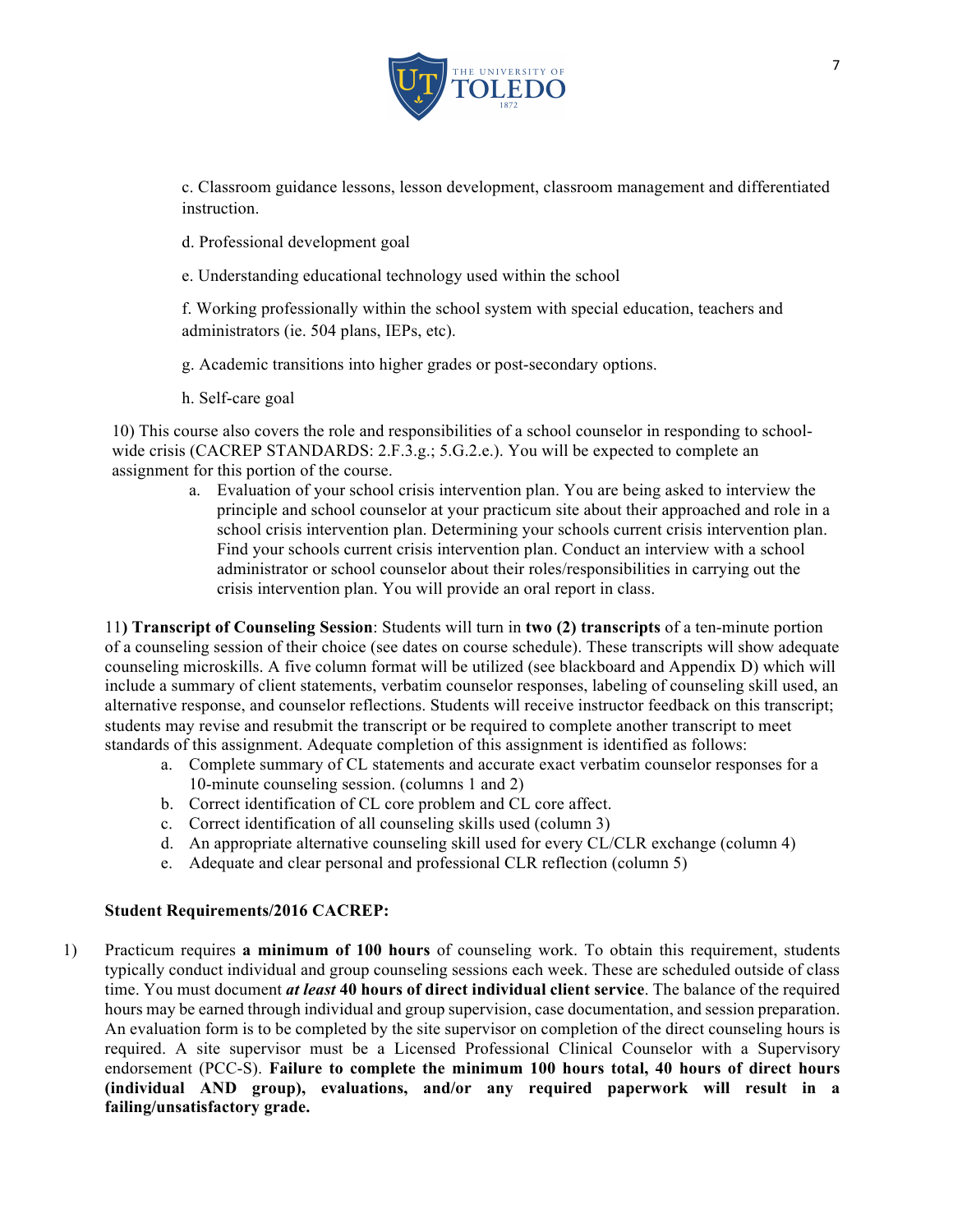

- 2) Each practicum student will participate in at least **one hour of individual or group site supervision**\* and a **minimum average of 1½ hours of university/in class group supervision each week**. (2016 CACREP STANDARDS: 3.H.,; 3.I.) at the conclusion of which the student shall receive formal performance evaluations. **Failure to engage in appropriate clinical supervision and/or being unprepared for supervision more than one time will result in a failing grade and/or removal from the course**. Supervision hours will be documented on a specific form; \***12 individual/group site supervision hours are the requirement.**
- 3) Each practicum student will participate in in-class discussions, case consultation, case presentations/evaluations, course assessment techniques (CAT's), and **additional supervisory experiences as directed by the instructor.**
- 4) Each practicum student will observe ethical standards in working with clients and when discussing cases in class. It is particularly important that cases not be discussed outside of class. Whenever there is any question as to the safety or welfare of the client or when the client presents potential danger to others, the instructor must be notified and the counselor should take sufficient action to protect the client and others.
- 5) Each practicum student will respect confidentiality. Let your client know that you m be discussing his or her case outside of the time you have together. These discussions will occur with your site supervisor and, anonymously, with university faculty and co-students. Be sure to respect confidentiality outside the session. Do not discuss clients in public or outside of practicum class.
- 6) DO NOT see clients outside of the clinic. Failure to comply with this requirement may result in removal from the practicum and possible termination from the program.
- 7) Each practicum student will always obtain permission from the appropriate persons for conducting counseling sessions.
- 8) Students will be given the opportunity to formally evaluate their supervisors and learning experiences at the end of the practicum experience.
- 9) Students are required to be covered by professional liability insurance. ACA is one source for professional liability insurance.
- 10) Appropriate practicum forms must be completed prior to starting this course. If not, note that you will not be eligible for this semester. All forms are listed in the Practicum manual located on the department website: http://utoledo.edu/hshs/cesp/. **If you have questions, ask your instructor!!**
- 11) Incompletes: Grades of PR or I shall be given at the instructor's discretion. It is **expected** that all students will complete course requirements prior to the end of the semester. **REQUIRED INSTRUCTIONAL MATERIALS** 
	- Department of Counselor Education & School Psychology, The University of Toledo. (2013). *Practicum counselor's manual.* Toledo. OH: Author. http://www.utoledo.edu/hhs/counseloreducation/4Students.html

American Counseling Association (2014). *Code of ethics*. Alexandria, VA: Author. https://www.counseling.org/resources/aca-code-of-ethics.pdf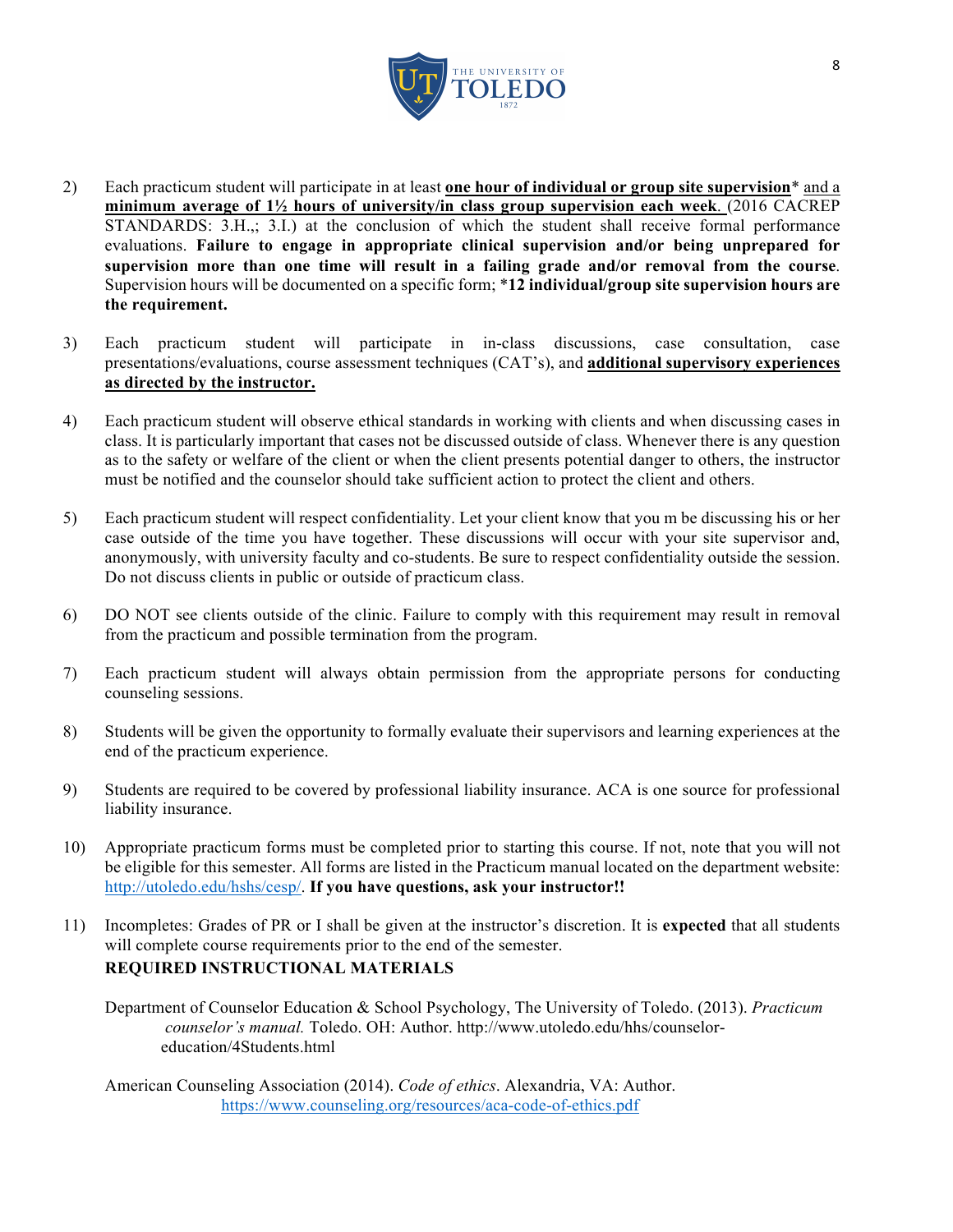

American School Counselor Association. (2016). *Ethical Standards for American School Counselors.* 

https://www.schoolcounselor.org/asca/media/asca/Ethics/EthicalStandards2016.pdf

Studer, J. R. (2016). *A Guide to Practicum and Internship for School Counselors-in-Training*, Second Edition. New York: Routledge.

### **Recommended Texts:**

American Psychological Association. (2020). Publication manual of the American Psychological Association. (7th ed.). Washington, DC: Author.

Erford, B.T. (2015). *40 techniques every counselor should know (2nd ed.).* Upper Saddle River, New Jersey: Merrill.

# **UNIVERSITY POLICIES***:*

The University is an equal opportunity educational institution. Please read The University's Policy Statement on Nondiscrimination on the Basis of Disability Americans with Disability Act Compliance.

### **Academic Accommodations**

The University of Toledo is committed to providing equal access to education for all students. If you have a documented disability or you believe you have a disability and would like information regarding academic accommodations/adjustments in this course please contact the Student Disability Services Office.

### **COURSE POLICIES:**

**The counseling program expects students to adhere to the highest standards for professional comportment at all times throughout their enrollment in this program. To this end, those associated with the counseling program must display professional maturity, competence in their scope of practice, and personal and ethical integrity in every facet of the clinical and educational setting.** 

**Students are required to practice diligence and discretion in client-counselor relationships as well as faculty-student relationships. Some attitudinal or behavioral patterns that may elicit concerns as to the student's ability to continue in the counseling program may include, but are not limited to, breaching client confidentiality, becoming sexually involved with a client, performing clinical skills outside of one's scope of ability, academic dishonesty, revealing a lack of concern or compassion in practice, and disobeying or showing disrespect for others (e.g., faculty, professional colleagues, and fellow students).**

1) **Cheating and Plagiarism**: Any student found cheating on a test or assignment or any student who represents the work of another person as his or her own on any of the papers, projects, presentations, or assignments will be subject to penalties ranging from a grade of zero (0) on the assignment to an F in the course to expulsion from the University. All students are subject to the University Policy Statement on Academic Dishonesty in the current Catalog and the Department Policy on Plagiarism which is posted on the Department website.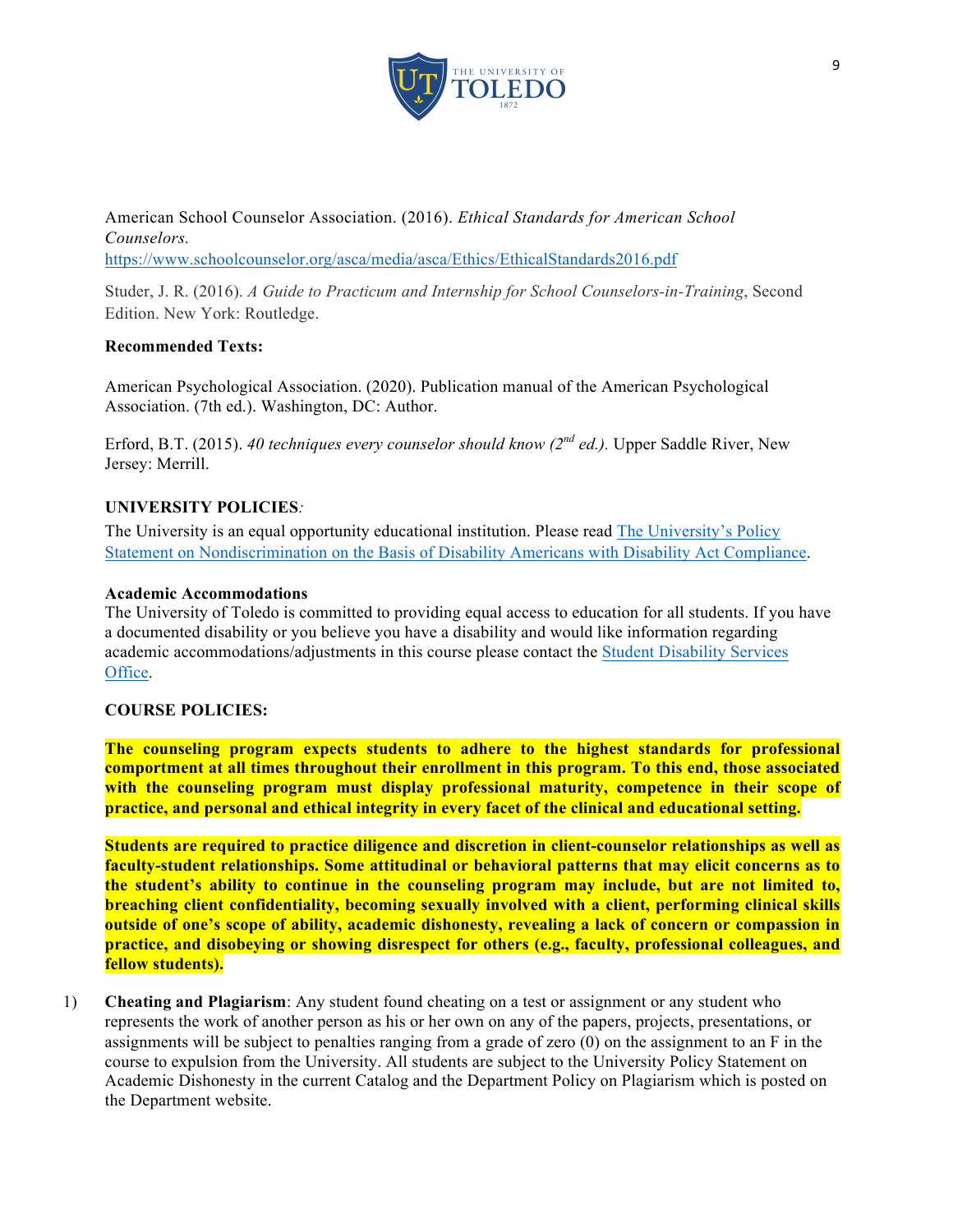

- 2) **Attendance and Participation**: It is the student's responsibility to keep up with lectures and assignments, and to contribute to class discussions and assignments. Students will have one excused absence (regardless of reason) from this class. Any additional absences will impact students' ability to successfully pass COUN 5190, based on supervision requirements outlined by the program and CACREP.
- 3) **Electronic Devices**: Students have the instructor's permission to record lectures as long as this can be done unobtrusively. Ringing and beeping pagers and cell phones are disruptive to the classroom learning environment. As a courtesy to others, I expect students will turn off audible signals for these devices while attending class.
- 4) **Laptop Computers, PDAs, Smart Phones, Etc.**: Students may use laptop computers to take notes in class, when appropriate. The instructor considers it disrespectful, however, when students use laptops, an cell phones to check email, surf websites, or send/receive text messages during class time. Any student who experiences the need to text or email during class time should leave class until such time as the student is able to fully participate in and contribute to the learning process. Students in violation of this policy will be asked to leave class to tend to their business. "Ability to return" will be determined by conference between the student and the instructor.
- 5) **Confidentiality**: Given the nature of counselor education, there will be the need to use examples or demonstrations during the course of instruction. Students will be expected to maintain confidentiality and to respect the right to privacy of others and their fellow students. The ability to demonstrate respect of others in class is an important barometer of how you will relate to co-workers and clients in practice. Remember this is a professional education and training program. You are expected to behave accordingly. In addition, test security will be honored since there will be demonstrations of actual instruments.
- 6) **Drop/Withdrawal**: Students who drop or withdraw from the course must notify the instructor in writing. Failure to notify the instructor shall result in the student being considered absent without leave from the class and the student shall be considered responsible for all work missed.
- 7) **Special Needs**: Students who require individualized arrangements for taking tests, taking notes, completing assignments, or any other aspect of the class should discuss these needs with the instructor. Every effort will be made to make reasonable accommodations to facilitate student learning and performance in the course.

**Contact Information:** 

**Office of Accessibility; Rocket Hall**

**Room 1820**

**Phone: 419.530.4981**

- 8) **ADA Compliance**: The University of Toledo provides educational opportunities to people with disabilities and complying with the ADA, Section 503 and Section 504 of the Rehabilitation Act of 1973 ("the Rehabilitation Act") and other applicable federal and state laws and regulations that prohibit discrimination on the basis of disability. UT Policy Number 3364-50-03 (Martin) **TTY/VP: 419.530.2612**
- 9) **Email**: The University of Toledo issues each student an official UT email address. This email address usually takes the form of **firstname.lastname@rockets.utoledo.edu**. All email communications about this class will be sent to and all communications from students should be sent from your official UT email address. Students will be expected to check this address regularly for official communications about this class. Email communications about this class will not be sent to personal email accounts and communications from personal email accounts may be blocked by UT spam filters. *Student emails may not be answered between 5p on Friday through 8a on Monday.*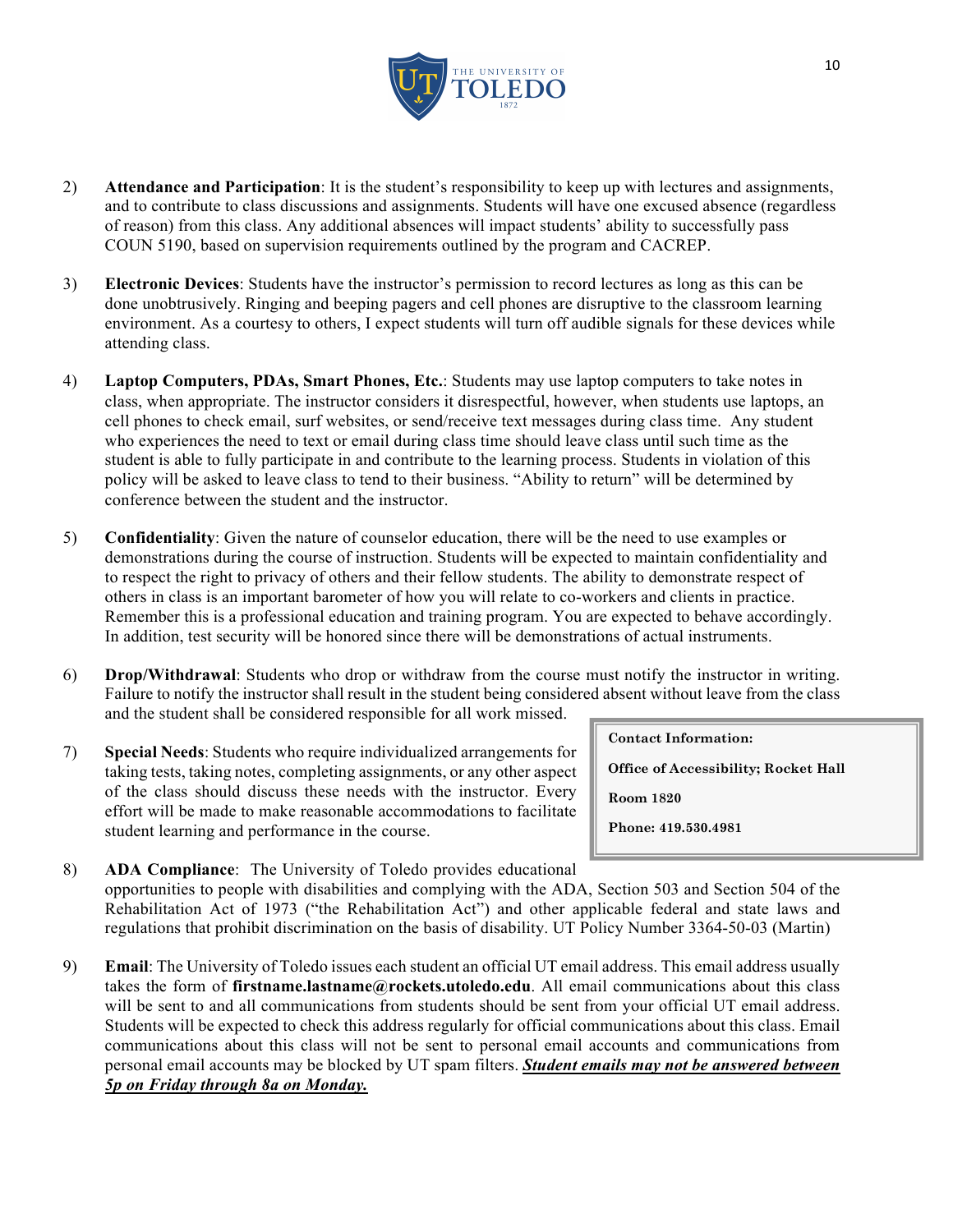

- 10) **Weather**: In the event of a major snow or ice storm or other inclement weather, the University will announce class cancellations, delay of classes and changes to administrative office hours through the UT Alert text messaging system, e-mail, the UT home page at utoledo.edu, myUT.utoledo.edu, the UT snow line, 419.530.SNOW (7669), and on local radio and television stations. You can sign up for UT Alert at http://myUT.utoledo.edu. The University's policy is to remain open whenever possible to minimize interruption of teaching and research. It is also the University's policy that the hospital never closes.
- 11) **Student Evaluations**: At the conclusion of the academic term, students will have an opportunity to evaluate the instructor and the course. This is done anonymously and used as a means to improve instruction, course content, and the overall curriculum. Your comments, suggestions, and feedback are taken seriously and contribute significantly to course and program improvement. You are strongly encouraged to complete a course evaluation.
- 12) **Course Changes**: The course schedule, requirements, procedures, contents, etc., are subject to change by the instructor during the semester. Students will be apprised of any changes during regular class meetings.
- 13) **Diversity and Inclusion:** In concert with the University of Toledo's values and expectations, the faculty within the College of Social Justice and Human Service upholds the tenets pledged by the University to respect and value personal uniqueness and differences. Specifically, we will actively participate in the initiatives of the University to attract and retain diverse faculty, staff, and students; to challenge stereotypes; and to promote sensitivity toward diversity and foster an environment of inclusion in all curricular and extracurricular activities. Hence, all students enrolled in this course will be expected to:
	- Be considerate of the thoughts and ideas of others
	- Promote a collaborative and supportive educational environment in a community of ideological, physical or ethnic differences
	- Treat every individual with kindness, dignity, and respect regardless of:
		- $\triangleright$  Gender,
		- $\triangleright$  Race/ethnicity,
		- $\triangleright$  Religion,
		- $\triangleright$  Sexual orientation,
		- $\triangleright$  Impairment(s)/Disability(ies),
		- $\triangleright$  Social economic status,
		- $\triangleright$  Political views, and
		- $\triangleright$  Other element(s) of uniqueness

### Safety and Health Services for University of Toledo Students\*

Please use the following links to access more information on campus safety and health services:

- Campus Safety: https://www.utoledo.edu/publicsafety/
- Counseling Center: https://www.utoledo.edu/studentaffairs/counseling/
- University Health Centers: https://www.utoledo.edu/healthservices/student/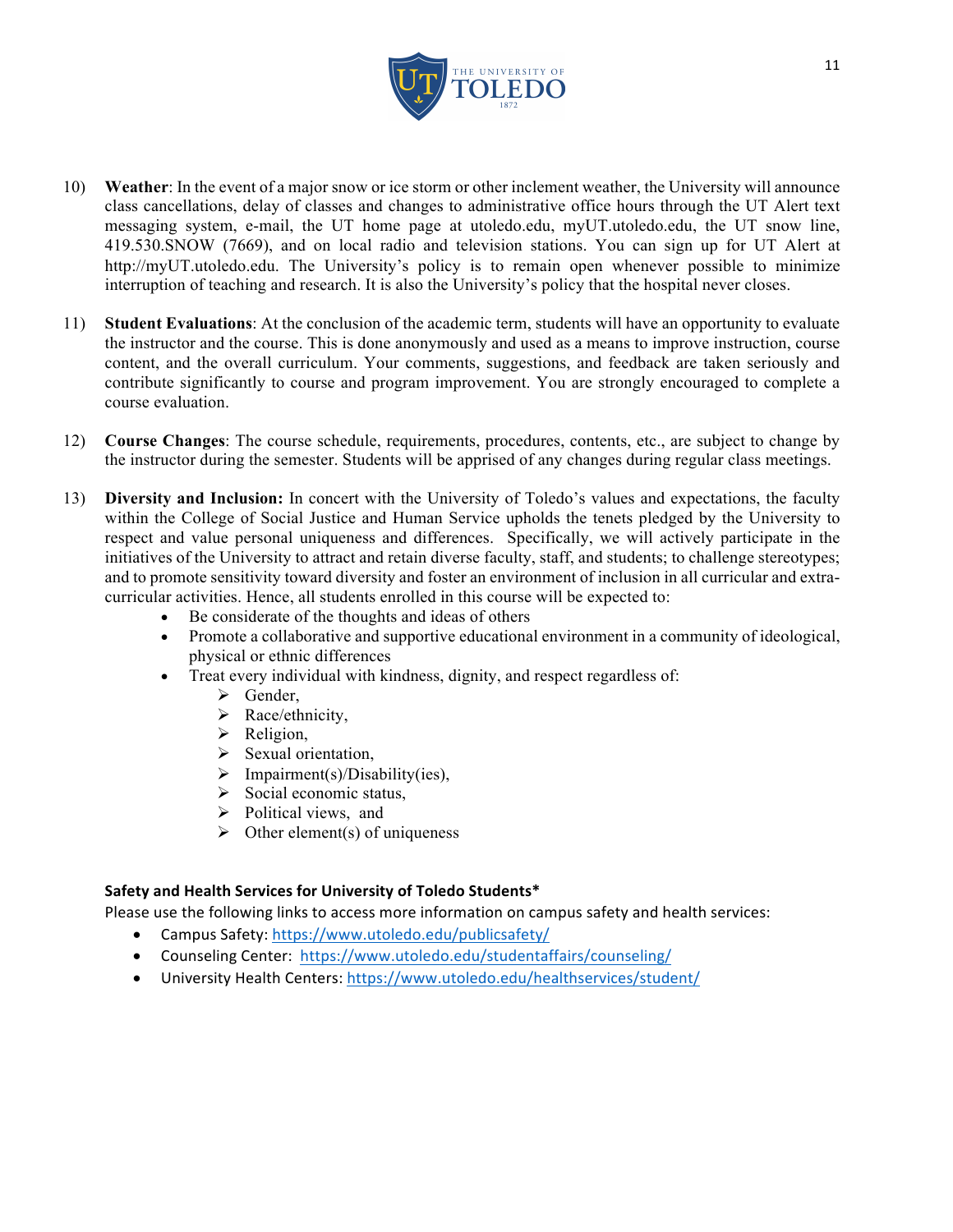

| <b>Course Schedule</b>          |                                                                                                                                                                                                                                                                                                                                                                           |                                                                                                                                                        |                                                                                                                                                                                                                                                                                     |
|---------------------------------|---------------------------------------------------------------------------------------------------------------------------------------------------------------------------------------------------------------------------------------------------------------------------------------------------------------------------------------------------------------------------|--------------------------------------------------------------------------------------------------------------------------------------------------------|-------------------------------------------------------------------------------------------------------------------------------------------------------------------------------------------------------------------------------------------------------------------------------------|
| <b>Date</b>                     | <b>In-Class Activities</b>                                                                                                                                                                                                                                                                                                                                                | <b>Required</b><br><b>Readings/Blackboard</b>                                                                                                          | <b>Assignment Due Dates</b>                                                                                                                                                                                                                                                         |
| 8/17<br>week 1                  | <b>Introduction to course/Ethics</b><br>Review syllabus/forms<br>$\bullet$<br>Review practicum description<br>$\bullet$<br>and requirements<br>Review legal and ethical<br>$\bullet$<br>issues for beginning<br>individual and group<br>counseling, e.g., informed<br>consent and confidentiality<br>Sign up for presentations<br>$\bullet$<br>Goal setting activity<br>٠ | Syllabus                                                                                                                                               | *Turn in Site Agreement &<br>liability insurance (if not<br>already completed)<br>*Logs due weekly as well from<br>site and individual supervisors<br>(Appendix A)<br>*Reply to weekly discussion<br>post on blackboard by<br>Wednesday midnight and two<br>of your peers by Friday |
| 8/24<br>week 2                  | <b>Getting Started: Clinical Experiences</b><br>a School Counselor-in-Training<br>Check-in<br>$\bullet$<br>Understanding the School<br>٠<br>Culture<br>Overview of Supervisory<br>Practices                                                                                                                                                                               | The Practicum/<br>Internship Handbook<br>ASCA 2016 School<br>Counseling Ethical<br><b>Standards</b><br>ACA 2014 Counseling<br><b>Ethical Standards</b> | Reply to discussion post on<br>blackboard by Wednesday<br>midnight and two of your peers<br>by Friday                                                                                                                                                                               |
| 9/31<br>Week 3                  | <b>Ethical and Legal Issues</b><br>Check-in<br>Part I: Applying the ACA and<br>$\bullet$<br><b>ASCA Ethical Standards to</b><br>Clinical Experiences<br>Risk assessment of<br>٠<br>aggression, danger to<br>self/others, suicide and self-<br>inflicted harm<br>Role Play<br>٠                                                                                            | <b>Blackboard Module</b>                                                                                                                               | Video recording (1)<br>Practicum Goals Due<br>Logs Due                                                                                                                                                                                                                              |
| 9/7<br>week 4<br>9/14<br>week 5 | <b>NO Class (Labor Day)</b><br>$\bullet$<br>Micro skills Review/Practice<br>$\bullet$<br>School Counselor roles &<br>$\bullet$<br>Responsibilities in relation to<br>school emergency<br>management plans, and<br>crises, disasters, and trauma                                                                                                                           | <b>Blackboard Module</b>                                                                                                                               | Crisis Evaluation Plans Due                                                                                                                                                                                                                                                         |
| 9/21<br>week 6                  | Case presentations<br><b>Counseling Process</b><br>Check-in<br>Techniques of<br>personal/social counseling in<br>school settings<br>Case Study<br>Case presentations                                                                                                                                                                                                      | <b>Blackboard Module</b>                                                                                                                               | Logs Due                                                                                                                                                                                                                                                                            |
| 9/28<br>week 7                  | <b>Culturally Competent School</b><br><b>Counselors: Working with Diversity</b><br>Check-in<br>$\bullet$<br><b>Advocacy Competency</b><br>Domains                                                                                                                                                                                                                         | <b>Blackboard Module</b>                                                                                                                               | Appendix B: Recording/live<br>supervision Feedback Form (1)<br>Logs Due                                                                                                                                                                                                             |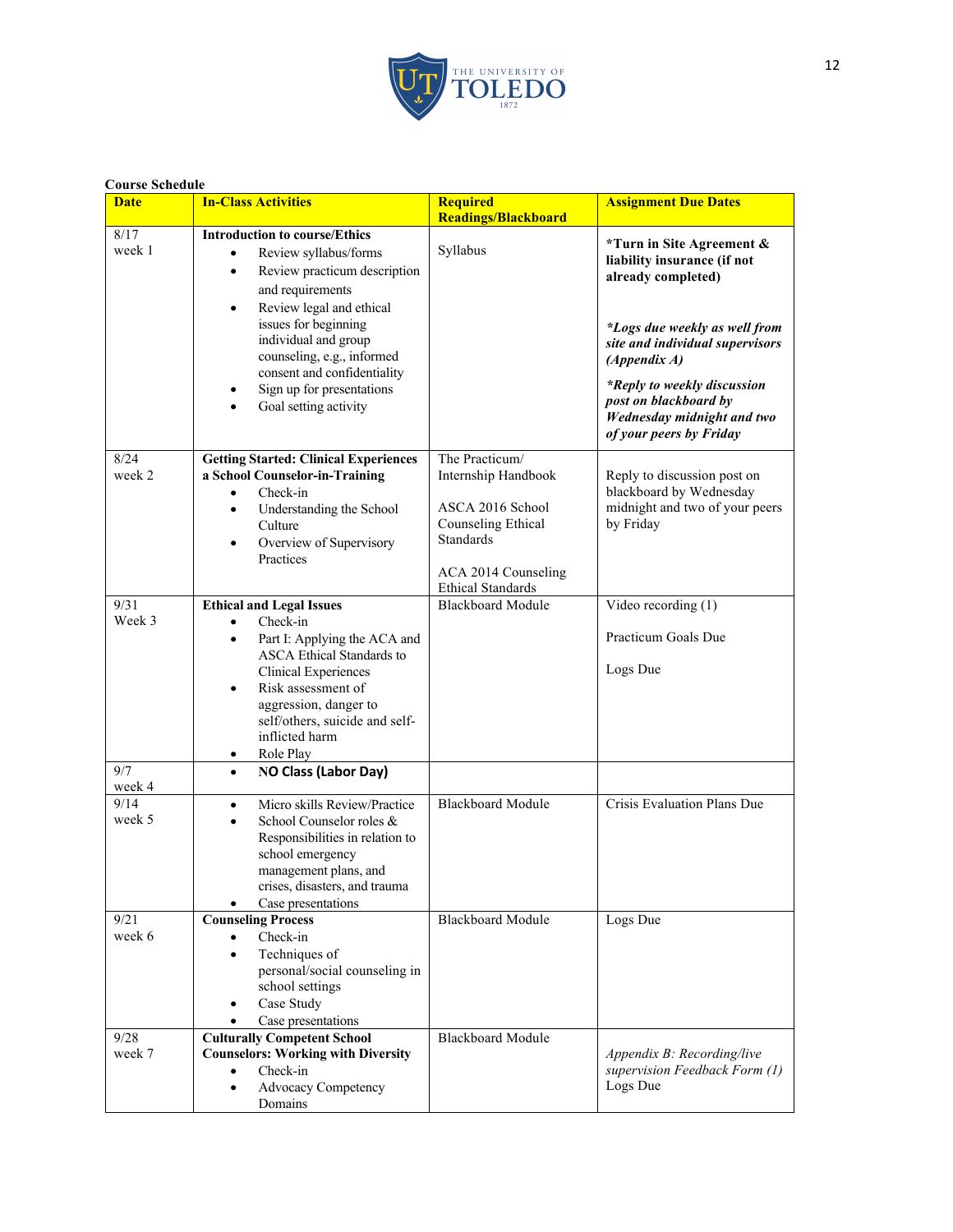

|                 | Role Play<br>$\bullet$                   |                          |                                                             |
|-----------------|------------------------------------------|--------------------------|-------------------------------------------------------------|
|                 | Case presentations                       |                          |                                                             |
| 10/5            | Consultation, Collaboration, and         | <b>Blackboard Module</b> | Video recording (2)                                         |
| week 8          | <b>Encouraging Stakeholder</b>           |                          |                                                             |
|                 | <b>Involvement</b>                       |                          | Logs Due                                                    |
|                 | Check-in                                 |                          |                                                             |
|                 | Community resources and<br>٠             |                          | <b>Mid-Term Evaluations Due</b>                             |
|                 | referral sources                         |                          |                                                             |
|                 | Role play                                |                          |                                                             |
|                 | Case Presentation                        |                          |                                                             |
| 10/12           | <b>Examining the connections between</b> | <b>Blackboard Module</b> |                                                             |
| week 9          | social, familial, emotional, and         |                          | Logs Due                                                    |
|                 | behavior problems and academic           |                          |                                                             |
|                 | achievement                              |                          | Appendix D-Transcript (1)                                   |
|                 | Check-in                                 |                          |                                                             |
|                 | Case Study<br><b>Case Presentations</b>  |                          |                                                             |
| 10/19           | Continue examining the connections       | <b>Blackboard Module</b> |                                                             |
| week 10         | between social, familial, emotional,     |                          | Logs Due                                                    |
|                 | and behavior problems and                |                          |                                                             |
|                 | academic achievement                     |                          |                                                             |
|                 | Check-in                                 |                          |                                                             |
|                 | Case Study<br>$\bullet$                  |                          |                                                             |
|                 | Case Presentations                       |                          |                                                             |
| 10/26           | Data Driven Decision Making in           | <b>Blackboard Module</b> | Logs Due                                                    |
| week 11         | <b>Schools</b>                           |                          |                                                             |
|                 | Check-in<br>$\bullet$                    |                          |                                                             |
|                 | Group activity<br>٠                      |                          |                                                             |
|                 | Share group experience<br>$\bullet$      |                          |                                                             |
|                 | Core<br>Curriculum/Classroom             |                          |                                                             |
|                 | Guidance                                 |                          |                                                             |
|                 | Case Presentations                       |                          |                                                             |
| 11/2            | <b>College and Career Readiness</b>      | <b>Blackboard Module</b> | Video recording (3)                                         |
| week 12         | Check-in<br>$\bullet$                    |                          |                                                             |
|                 | Promoting academic<br>$\bullet$          |                          | Logs Due                                                    |
|                 | achievement & increasing                 |                          |                                                             |
|                 | graduation rates                         |                          |                                                             |
|                 | Transitioning into the                   |                          |                                                             |
|                 | workplace                                |                          |                                                             |
|                 | Role Play                                |                          |                                                             |
|                 | Case Presentations<br>$\bullet$          |                          |                                                             |
| 11/9<br>week 13 | <b>Counselor Self-Care</b><br>Check-in   | <b>Blackboard Module</b> | Appendix B: Recording/live<br>supervision Feedback Form (2) |
|                 | Burnout, limitations<br>$\bullet$        |                          | Logs Due                                                    |
|                 | Wellness/self-care                       |                          |                                                             |
|                 | <b>Case Presentations</b>                |                          |                                                             |
| 11/16           | Class exercise and group feedback        | <b>Blackboard Module</b> | Appendix D: Transcript (2)                                  |
| week 14         | <b>Termination/Closure issues</b>        |                          |                                                             |
|                 | Check-in<br>$\bullet$                    |                          | Logs Due                                                    |
|                 | Group Activity<br>$\bullet$              |                          |                                                             |
|                 | Role Play<br>٠                           |                          |                                                             |
|                 | <b>Case Presentations</b>                |                          |                                                             |
|                 |                                          |                          |                                                             |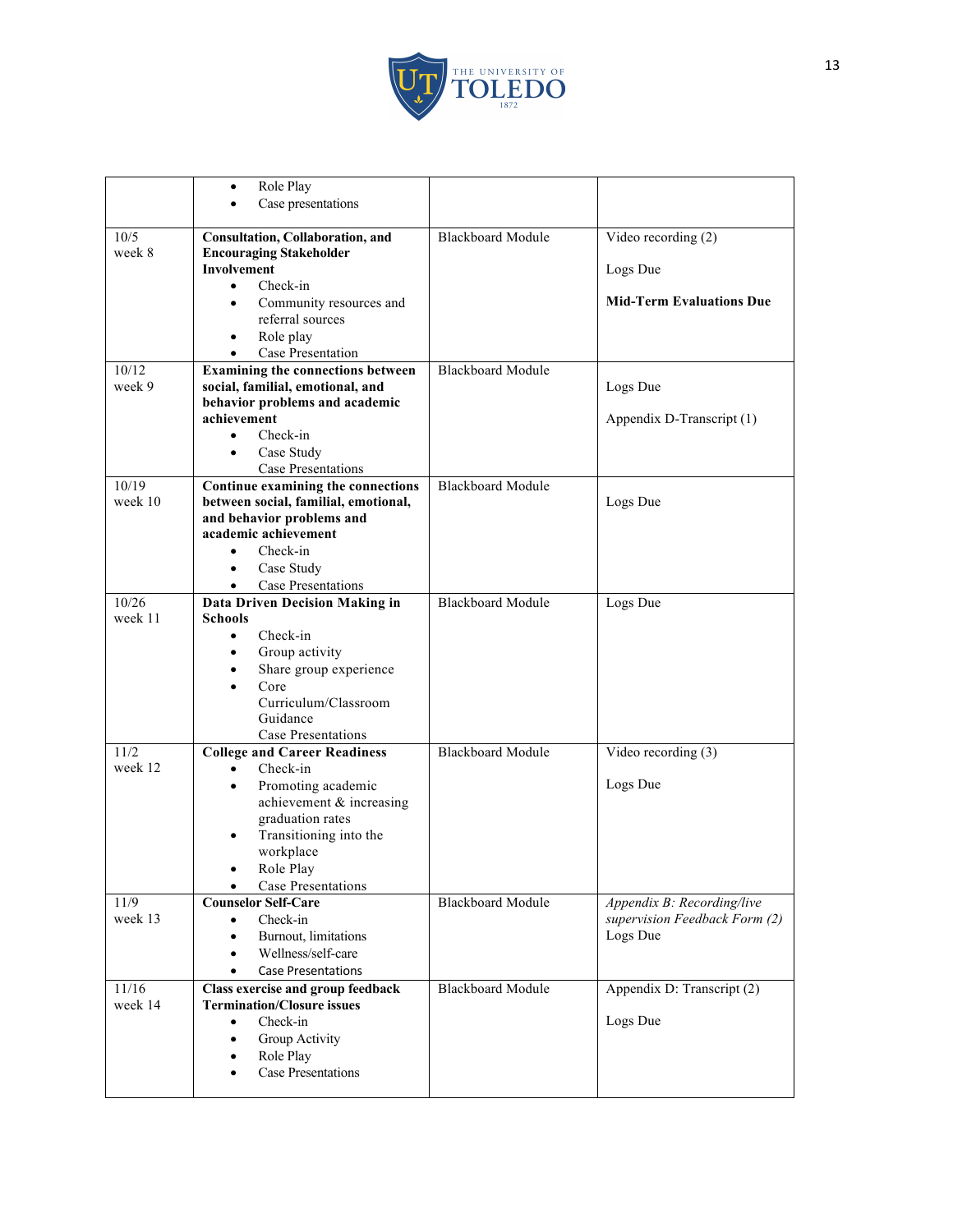

| 11/23   | <b>Preparing for the Internship</b>   | <b>Blackboard Module</b> | Appendix C: Case                    |
|---------|---------------------------------------|--------------------------|-------------------------------------|
| week 15 | <b>Experience</b>                     |                          | Conceptualization Paper             |
|         | Check-in                              |                          | Logs Due                            |
|         | Review Required Paperwork             |                          |                                     |
|         | for internship                        |                          |                                     |
|         | Preparation for School<br>٠           |                          |                                     |
|         | Counseling exam                       |                          |                                     |
|         | School Counseling<br>$\bullet$        |                          |                                     |
|         | Organizations                         |                          |                                     |
|         | <b>Final Case Presentations</b>       |                          |                                     |
| 11/30   | <b>Individual Evaluation Sessions</b> |                          | Final                               |
| week 16 |                                       |                          | <b>Portfolio Due:</b> See Checklist |
|         | Final Paperwork (no class)            |                          | Form on Blackboard                  |
|         | Course Evaluations                    |                          | (Includes Goal Paper)               |
|         |                                       |                          |                                     |

*Topics and schedule subject to change at the instructor's discretion*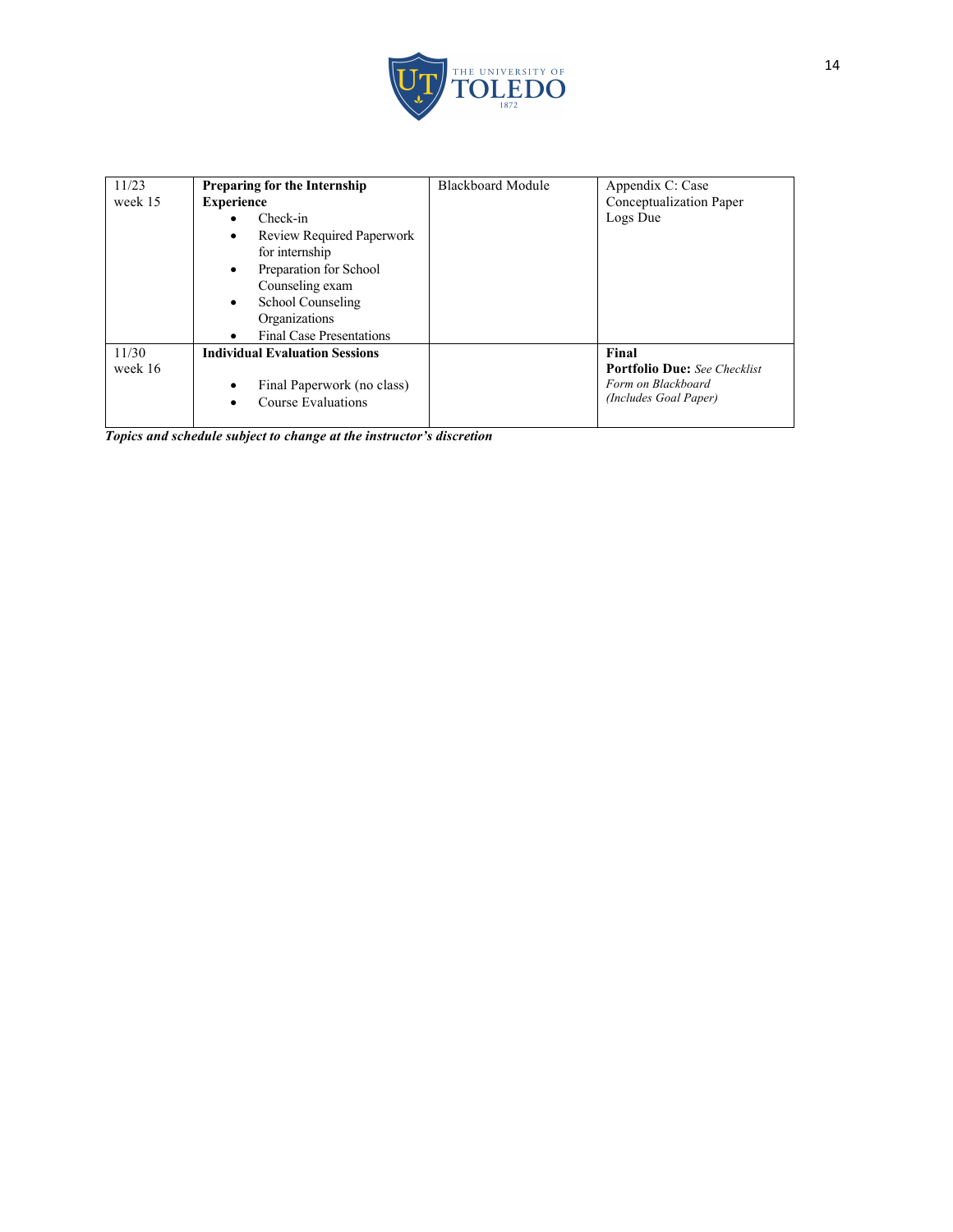

*Appendix A: Supervision Log*

### **Bi-Weekly Supervision Log Practicum in School Counseling COUN 5190**

**Student:**

For the week of: <u>\_\_\_\_\_\_</u> to

**Directions:** The site supervisor and student are to complete this form bi-weekly during clinical supervision. Student should retain a form to be turned into their university supervisor. Site supervisors may wish to make a copy for their own records. It is expected that students will develop and gain mastery of skills over the course of the practicum semester.

A: Functions extremely well and/or independently

**B:** Functions adequately and/or requires occasional supervision

**C:** Requires close supervision in this area and/or inadequate performance

**N/A:** Skill not assessed at this time

#### **Training Activities**

| Intake interviewing                 | <b>Individual Counseling</b>          |
|-------------------------------------|---------------------------------------|
| Group Counseling                    | Testing Administration/Interpretation |
| <b>Report Writing/Documentation</b> | Consultation with other professionals |
| <b>Psychoeducational Activities</b> | Career Counseling                     |
| Family/Couple Counseling            | Case Conceptualization/Case Staffing  |
| Interventions                       | <b>Basic Counseling Skills</b>        |
| Video/live supervision $&$ Feedback | Other:                                |
| <b>Professional Development</b>     |                                       |
| Awareness of Strengths/Weaknesses   | Engagement in Supervision             |
| Attendance/Punctuality              | Professional Comportment              |
| Collegiality with Colleagues        | Other:                                |
| <b>Additional Comments:</b>         |                                       |

**\_\_\_\_\_\_\_\_\_\_\_\_\_\_\_\_\_\_\_\_\_\_\_\_\_\_\_\_ \_\_\_\_\_\_\_\_\_\_\_\_\_\_\_\_\_\_\_\_\_\_\_\_\_\_\_\_\_\_\_\_\_\_\_\_**

**Supervisor Signature Date**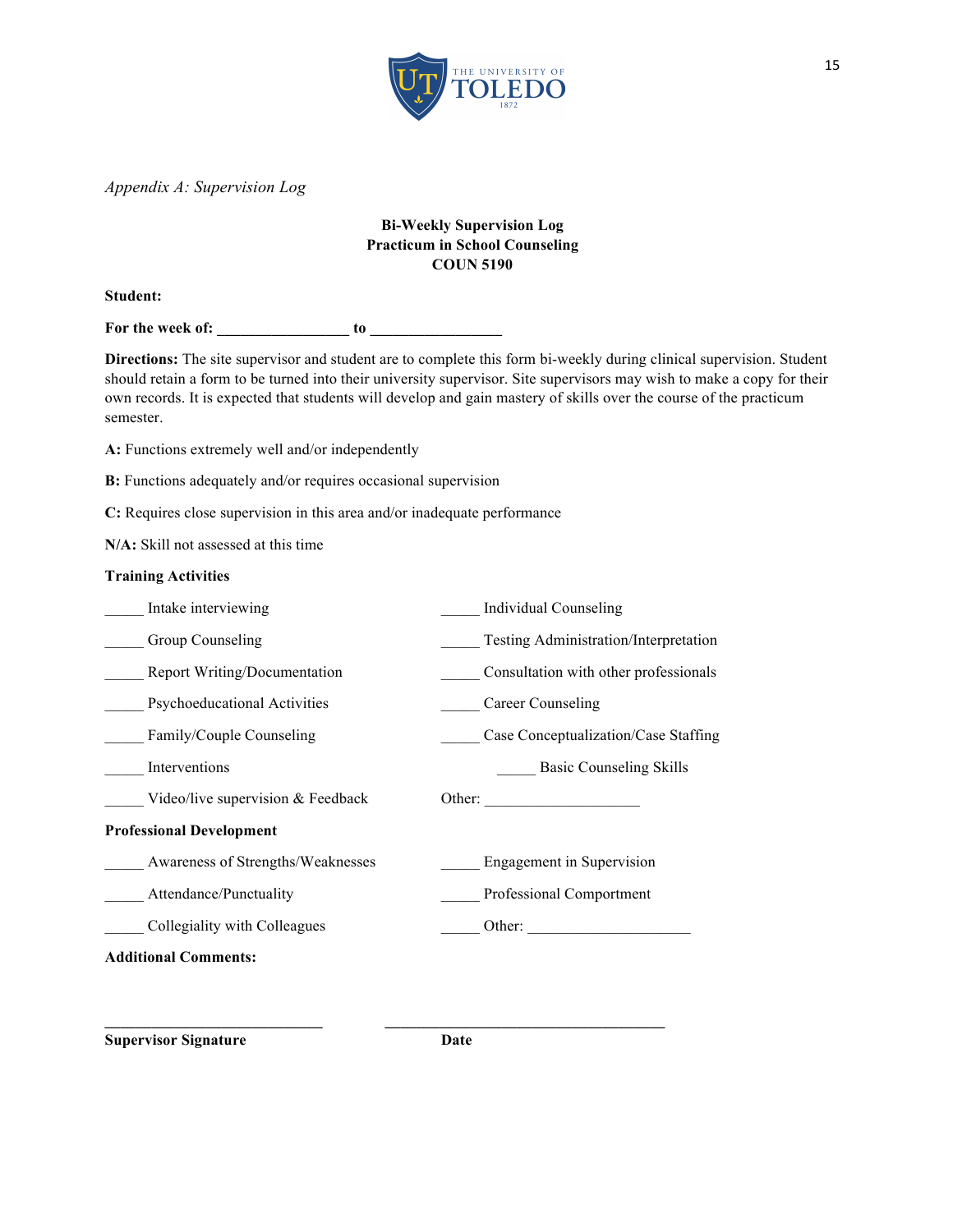

*Appendix B: Live Supervision Form*

Student Counselor: \_\_\_\_\_\_\_\_\_\_\_\_\_\_\_\_\_\_\_\_ Date: \_\_\_\_\_\_\_\_\_\_\_\_\_\_\_\_\_\_\_\_\_\_\_

Evaluation Type:  $\Box$  Supervisor Rating

Rating Scale:

 $1$  = Unsatisfactory – not demonstrating skill – no self-awareness (U)

 $2$  = Not Demonstrating skills but aware of the problem (ND)

 $3$  = Skill Demonstrated – but requires refinement (SD)

 $4$  = Satisfactory Skill Demonstration – awareness of strengths and areas for growth (S)

 $NA = Not Applied - not demonstrated in this role play$ 

| Core Area                      | Item                                            | Rating |
|--------------------------------|-------------------------------------------------|--------|
| 1. Verbals and Non-<br>verbals | a. Eye Contact                                  |        |
|                                | b. Vocal Quality                                |        |
|                                | <b>Verbal Tracking</b><br>C <sub>1</sub>        |        |
|                                | <b>Body Language</b><br>d.                      |        |
| 2. Questioning                 | Limited use of closed<br>a.                     |        |
|                                | questions unless necessary                      |        |
|                                | b. Limited use of Why? Or how                   |        |
|                                | does that make you feel?                        |        |
|                                | Questions                                       |        |
|                                | Open questions to elicit more<br>C <sub>1</sub> |        |
|                                | information                                     |        |
| 3. Active Listening            | Encouragers<br>a.                               |        |
|                                | Paraphrase<br>b.                                |        |
|                                | Summarize<br>$\mathsf{C}$ .                     |        |
| Empathy<br>4.                  | Reflection of feeling<br>a.                     |        |
|                                | Reflection of meaning<br>b.                     |        |
| Silence<br>5.                  | Able to tolerate silence<br>$a_{-}$             |        |
|                                | b. Allows client to break silence               |        |
| Confrontation<br>6.            | Identifies discrepancies in<br>а.               |        |
|                                | session (verbal and non-                        |        |
|                                | verbal)                                         |        |
|                                | b. Appropriate use of technique                 |        |
| 7. Cultural Competency         | a. Addresses cultural differences               |        |
|                                | in session                                      |        |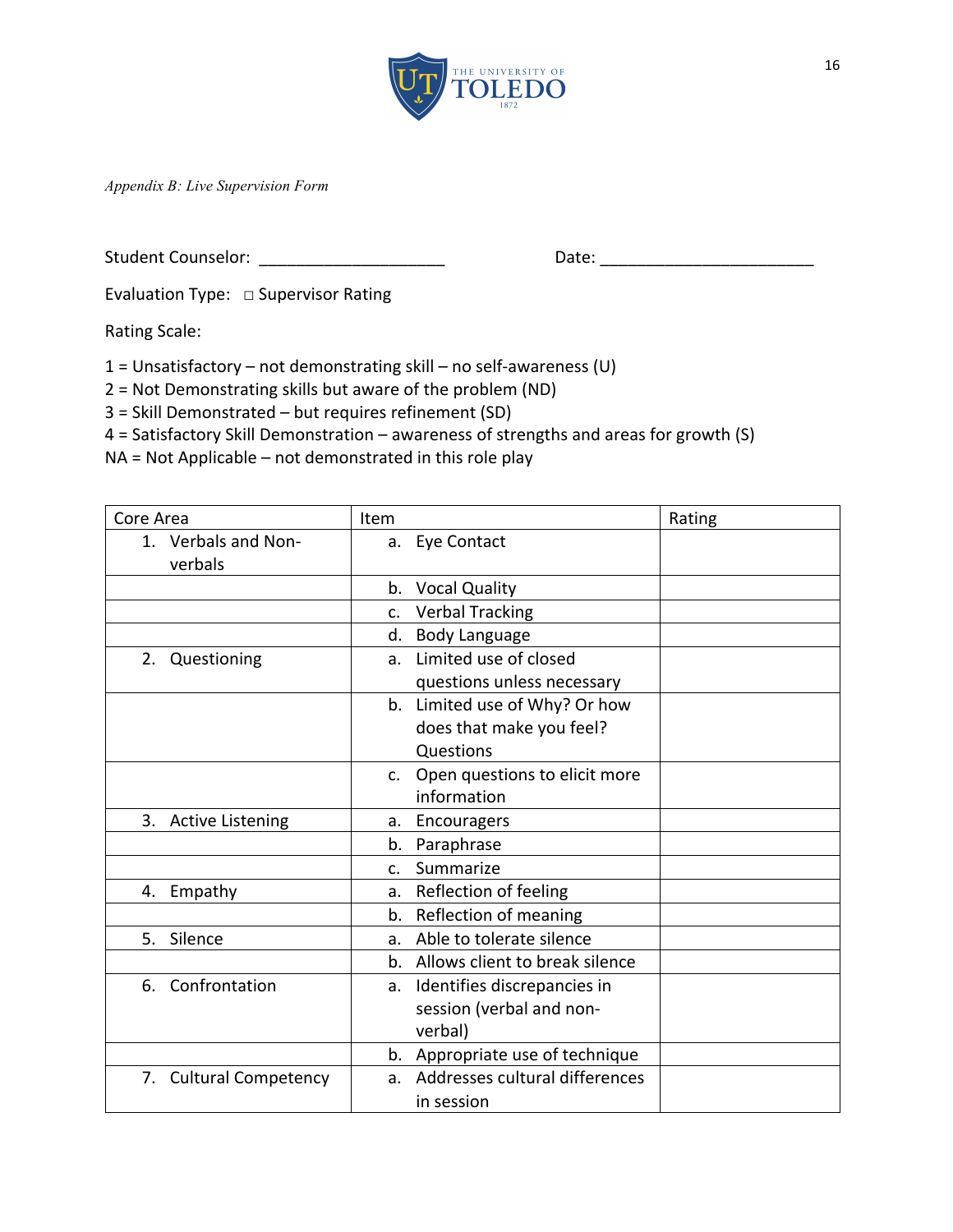

|                | b. Demonstrates appropriate<br>cultural sensitivity in session |
|----------------|----------------------------------------------------------------|
| 8. Supervision | a. Accepts feedback from peers<br>and supervisor               |
|                | b. Incorporates feedback into<br>sessions                      |

Strengths:

Areas for Growth:

Supervisor Signature:\_\_\_\_\_\_\_\_\_\_\_\_\_\_\_\_\_\_\_\_\_\_\_\_\_\_\_\_ Date:\_\_\_\_\_\_\_\_\_\_\_\_\_\_\_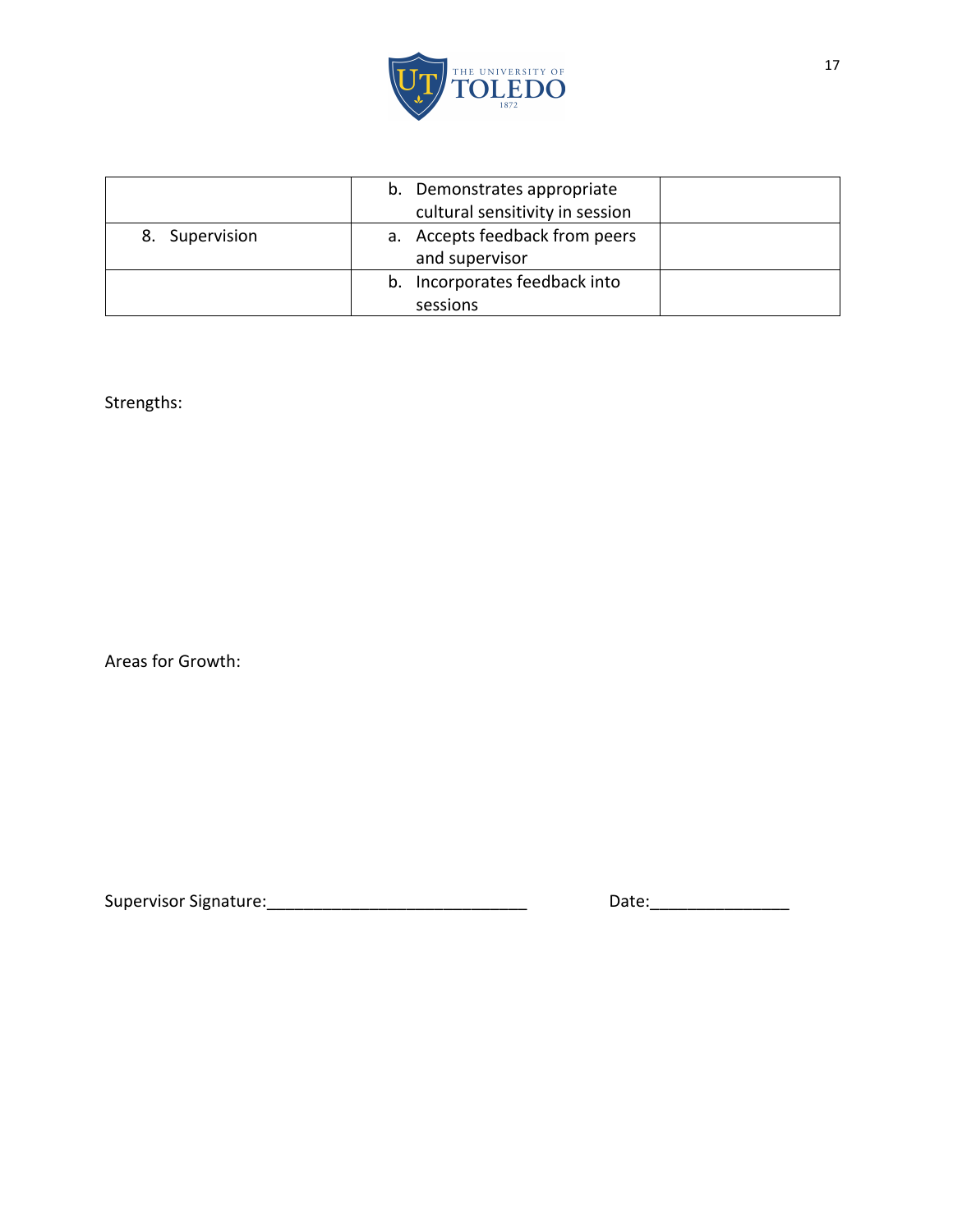

#### *Appendix C: Case Concept Form*

#### **COUN 5190: Case Conceptualization**

#### **Counselor Trainee:**

#### **Student Identifying Data:**

Age: Gender: Racial/Ethnic Identity: Partner Status: Living Situation: Manner of dress: Physical Appearance: General Self-Presentation: (Include any other demographic information that you may think is appropriate to the case, such as sexual identity, spirituality, etc.)

Student Biopsychosocial Assessment and Mental Health History: How has student been assessed in the past? Describe when/where/how the DA was conducted (review that documentation in the file) and if any other more formal assessment measures were/are being used (i.e., BDI). If no assessments have been used identify assessments that may be helpful to enhance your case conceptualization. Describe the student's mental health history in detail.

**Student Screening for Addiction, Co-Morbidities, Homicidality, Suicidality, and Trauma: Identify how you have** screened the student for these factors and the results of those screenings.

**Student Diagnosis or Provisional Diagnosis:** List diagnos(i/e)s here to include possible v-codes and environmental factors of note. While school counselors may suspect the presence of learning difficulties or other conditions such as ADHD, they are not licensed to diagnose. This information is used to conceptualize students' concerns.

**Student Presenting Problem:** This section should include a listing of the problem areas, from the student's perspective, noting particularly the student's view of their order of importance. Suggested items to focus upon: (a) Was there a precipitating set of circumstances?; (b) How long has/have the problem(s) persisted?; (c) Has/have this/these problem(s) occurred before?; (d) What were the circumstances at the time?

**Relevant History/CLR History with Student:** This section will vary in comprehensiveness according to depth and length of intervention and will vary in focus according to theoretical orientation and specific nature of the problem is.

**Student Interpersonal Style:** This section should include a description of the student's orientation toward others in their environment and should include two sections: (a) Is there an overall posture they take toward others? What is the nature of their typical relationships? (b) How is the student's interpersonal stance manifested specifically within the therapeutic dyad? What is the student's interpersonal orientation toward the counselor?

**Student Environmental Factors:** (a) Elements in the environment which function as stressors to the student. Both those centrally related to the problem and more peripheral stressors. (b) Elements in the environment which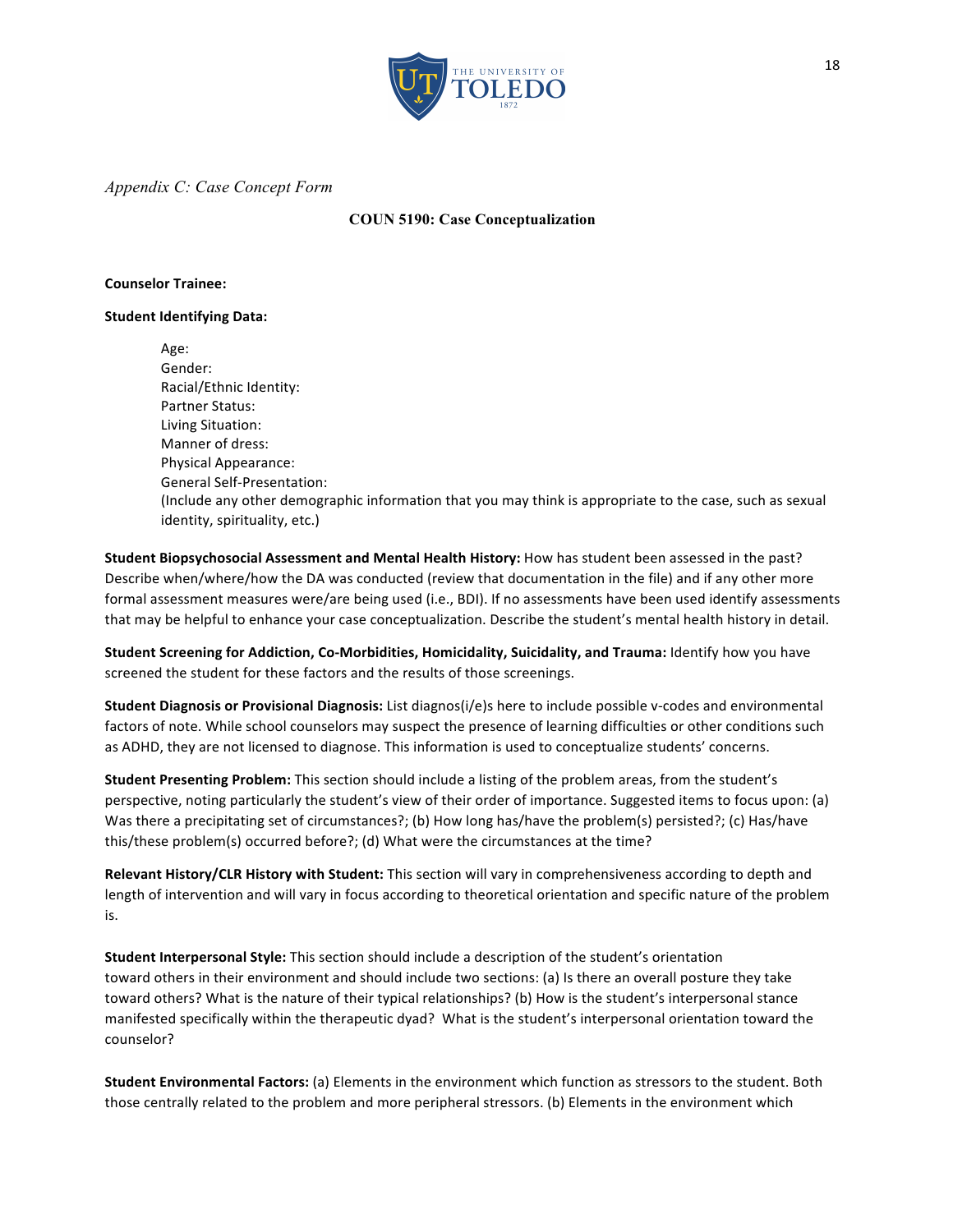

function as support for the student; friends, family, living accommodations, recreational activities, financial situation.

**Student's Family History:** (a) What is the composition of the student's family? (b) How is the student's thoughts, feelings, and behaviors shaped by their family culture? (C) What is the family's involvement with the school to as it relates to enhancing the students' academic and social performance, attendance, academic and career development, and student resilience?

#### **Student Personality Dynamics:**

- A. Cognitive Factors: This section will include any data relevant to thinking and mental processes such as: (a) intelligence; (b) mental alertness; (c) persistence of negative cognitions; (d) positive cognitions; (e) nature and content of fantasy life; (f) level of insight-student's "psychological mindedness" or ability to be aware and observant of changes in feeling state and behavior and student's ability to place their behavior in some interpretive scheme and to consider hypotheses about their own and other's behavior;  $(g)$  capacity for judgment- student's ability to make decisions and carry out the practical affairs of daily living.
- B. Emotional Factors: (a) typical or most common emotional states; (b) mood during interview; (c) appropriateness of affect; (d) range of emotions the student has the capacity to display; (e) cyclical aspects of the student's emotional life.
- C. Behavioral Factors: (a) psychosomatic symptoms; (b) other physical related symptoms; (c) existence of persistent habits or mannerisms; (d) sexual functioning; (e) eating patterns; f) sleeping patterns

**Student Multicultural/Social Justice Issues:** Identify areas of diversity that are salient to student's identity. Describe how diversity and MCC have been addressed in your sessions. What are the social justice issues that impact students lived experience and the CLR/student relationship?

**Student Need for Referrals/Advocacy:** In this section describe any and all student needs for referrals to other resources or other areas of advocacy that be provided by the CLR.

**CLR's Conceptualization of the Problem:** This section will include a summary of the counselor's view of the problem. Include only the most central and core dynamics of the student's personality and note in particular the inter-relationships between the major dynamics. What are the common themes? What ties it all together? This is a synthesis of all the above data and the essence of the conceptualization.

**Identify Your Intervention Approach/Next Steps:** CLR will explain their intervention approach, goals, and next steps with the student.

**Empirical Research to Support Student Intervention:** Using a literature search, find one (1) empirical (research based) article that can support your intervention approach. Summarize the article (about a paragraph); include why this is relevant to this student and what you will use from this article. Include an APA citation of the article below.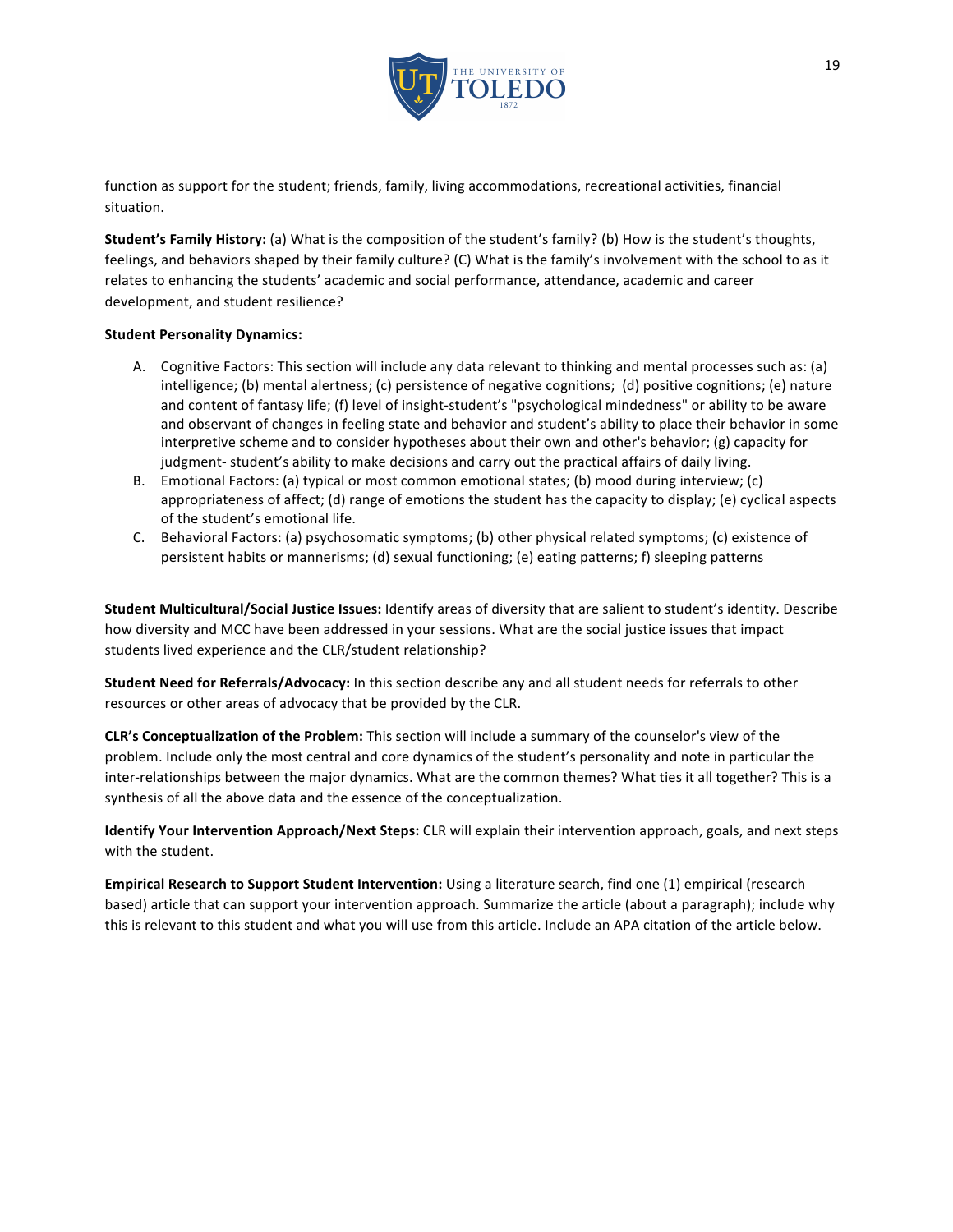

# *Appendix D: Transcript Form*

Name: Time: (use recording time, ex 10:10-20:10)

Client: (Pseudonym) Client Presenting Concern:

Date of Session: Client Core Affect:

| <b>Client Statement</b>                                            | Counselor                            | <b>Label CLR skill</b>                                                         | <b>Alternative CLR</b>                                                                                                                                                                                                                                       | <b>CLR Reflections</b>                                                                                                                                                                                                                                                                                                                                                       |
|--------------------------------------------------------------------|--------------------------------------|--------------------------------------------------------------------------------|--------------------------------------------------------------------------------------------------------------------------------------------------------------------------------------------------------------------------------------------------------------|------------------------------------------------------------------------------------------------------------------------------------------------------------------------------------------------------------------------------------------------------------------------------------------------------------------------------------------------------------------------------|
| <b>Summary</b>                                                     | <b>Verbatim</b><br><b>Response</b>   | used                                                                           | response                                                                                                                                                                                                                                                     |                                                                                                                                                                                                                                                                                                                                                                              |
| Summarize what the<br>client says here.                            | Your verbatim<br>response to client. | Label the<br>counseling<br>microskill you used<br>in your verbatim<br>response | Write an alternative<br>response; even if<br>your response was<br>AMAZING there is<br>always an<br>alternative. If it<br>wasn't amazing $(\circledcirc)$<br>this is a good time to<br>put what you wish<br>you would have<br>said. Do this for<br>every row. | What are your<br>reflections of this<br>exchange between<br>yourself and your<br>client? What are you<br>thinking? Feeling?<br>Why did you choose<br>the response/skill that<br>you chose? If you<br>didn't respond as<br>well as you liked,<br>this is another<br>opportunity to offer<br>your reflections on<br>where you were in<br>the moment. Do this<br>for every row. |
| Next CL summary<br>here and continue<br>with other columns<br>>>>> |                                      |                                                                                |                                                                                                                                                                                                                                                              |                                                                                                                                                                                                                                                                                                                                                                              |
|                                                                    |                                      |                                                                                |                                                                                                                                                                                                                                                              |                                                                                                                                                                                                                                                                                                                                                                              |
| Add rows as<br>needed.                                             |                                      |                                                                                |                                                                                                                                                                                                                                                              |                                                                                                                                                                                                                                                                                                                                                                              |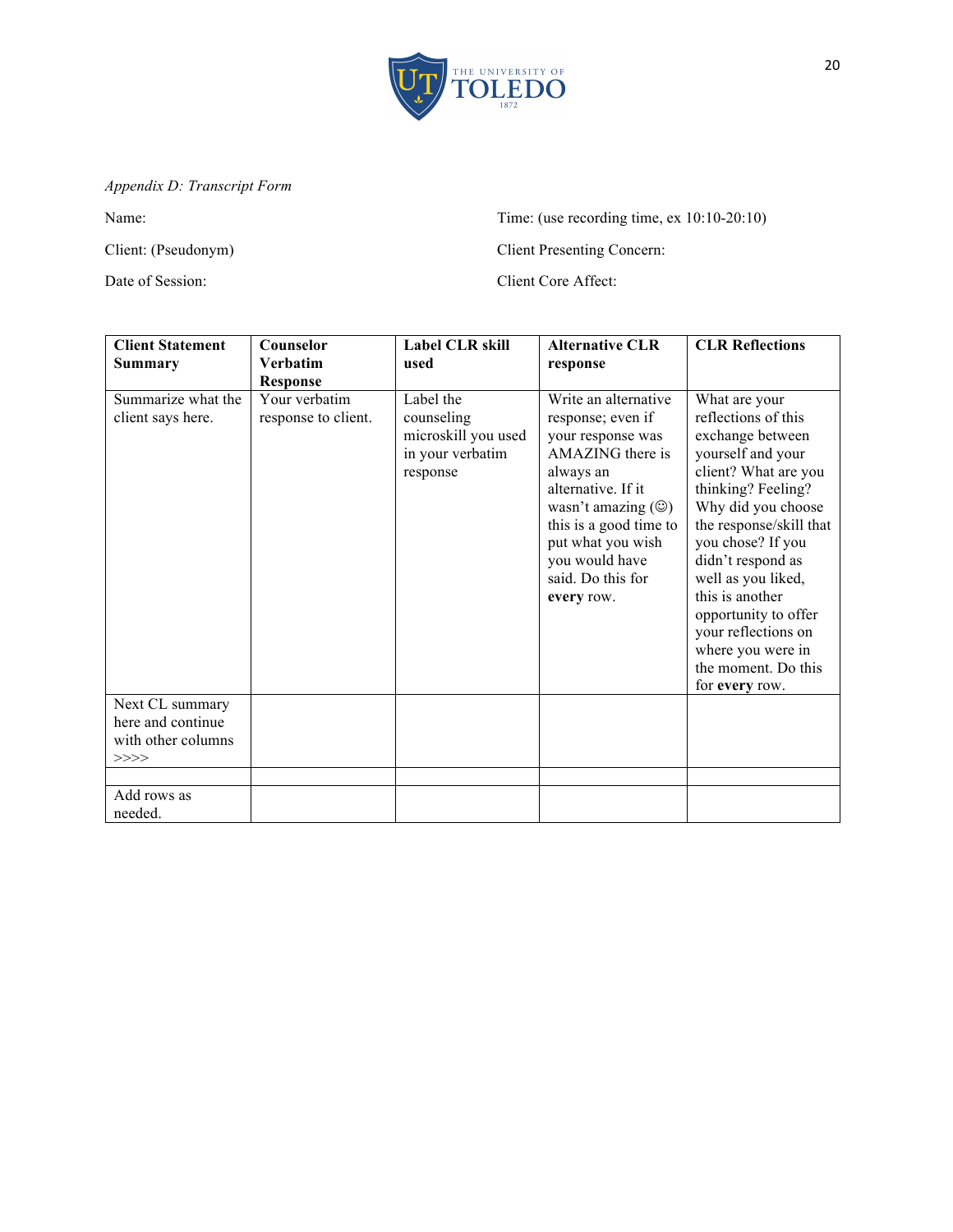

*Appendix E: Recording Evaluation Form*

Student Counselor: \_\_\_\_\_\_\_\_\_\_\_\_\_\_\_\_\_\_\_\_ Date: \_\_\_\_\_\_\_\_\_\_\_\_\_\_\_\_\_\_\_\_\_\_\_

Evaluation Type:  $\Box$  Site Supervisor  $\Box$  University Supervisor  $\Box$  Doctoral Student Supervisor  $\Box$  Peer

Rating Scale:

 $1 =$  Unsatisfactory – not demonstrating skill – no self-awareness (U)

 $2$  = Not Demonstrating skills but aware of the problem (ND)

 $3$  = Skill Demonstrated – but requires refinement (SD)

 $4$  = Satisfactory Skill Demonstration – awareness of strengths and areas for growth  $(S)$ 

 $NA = Not Applied - not demonstrated in this role play$ 

| Core Area                  | Item                                                  | Rating |
|----------------------------|-------------------------------------------------------|--------|
| 9. Verbals and Non-verbals | Eye Contact<br>e.                                     |        |
|                            | f.<br><b>Vocal Quality</b>                            |        |
|                            | <b>Verbal Tracking</b><br>g.                          |        |
|                            | <b>Body Language</b><br>h.                            |        |
| 10. Questioning            | Limited use of closed questions<br>d.                 |        |
|                            | unless necessary                                      |        |
|                            | Limited use of Why? Or how does<br>e.                 |        |
|                            | that make you feel? Questions                         |        |
|                            | f.<br>Open questions to elicit more                   |        |
|                            | information                                           |        |
| 11. Active Listening       | Encouragers<br>d.                                     |        |
|                            | Paraphrase<br>е.                                      |        |
|                            | $f_{\cdot}$<br>Summarize                              |        |
| 12. Empathy                | Reflection of feeling<br>c.                           |        |
|                            | Reflection of meaning<br>d.                           |        |
| 13. Silence                | Able to tolerate silence<br>C.                        |        |
|                            | Allows client to break silence<br>d.                  |        |
| 14. Confrontation          | Identifies discrepancies in session<br>$\mathsf{C}$ . |        |
|                            | (verbal and non-verbal)                               |        |
|                            | Appropriate use of technique<br>d.                    |        |
| 15. Cultural Competency    | Addresses cultural differences in<br>C.               |        |
|                            | session                                               |        |
|                            | Demonstrates appropriate cultural<br>d.               |        |
|                            | sensitivity in session                                |        |
| 16. Supervision            | Accepts feedback from peers and<br>$\mathsf{C}$ .     |        |
|                            | supervisor                                            |        |
|                            | Incorporates feedback into sessions<br>d.             |        |